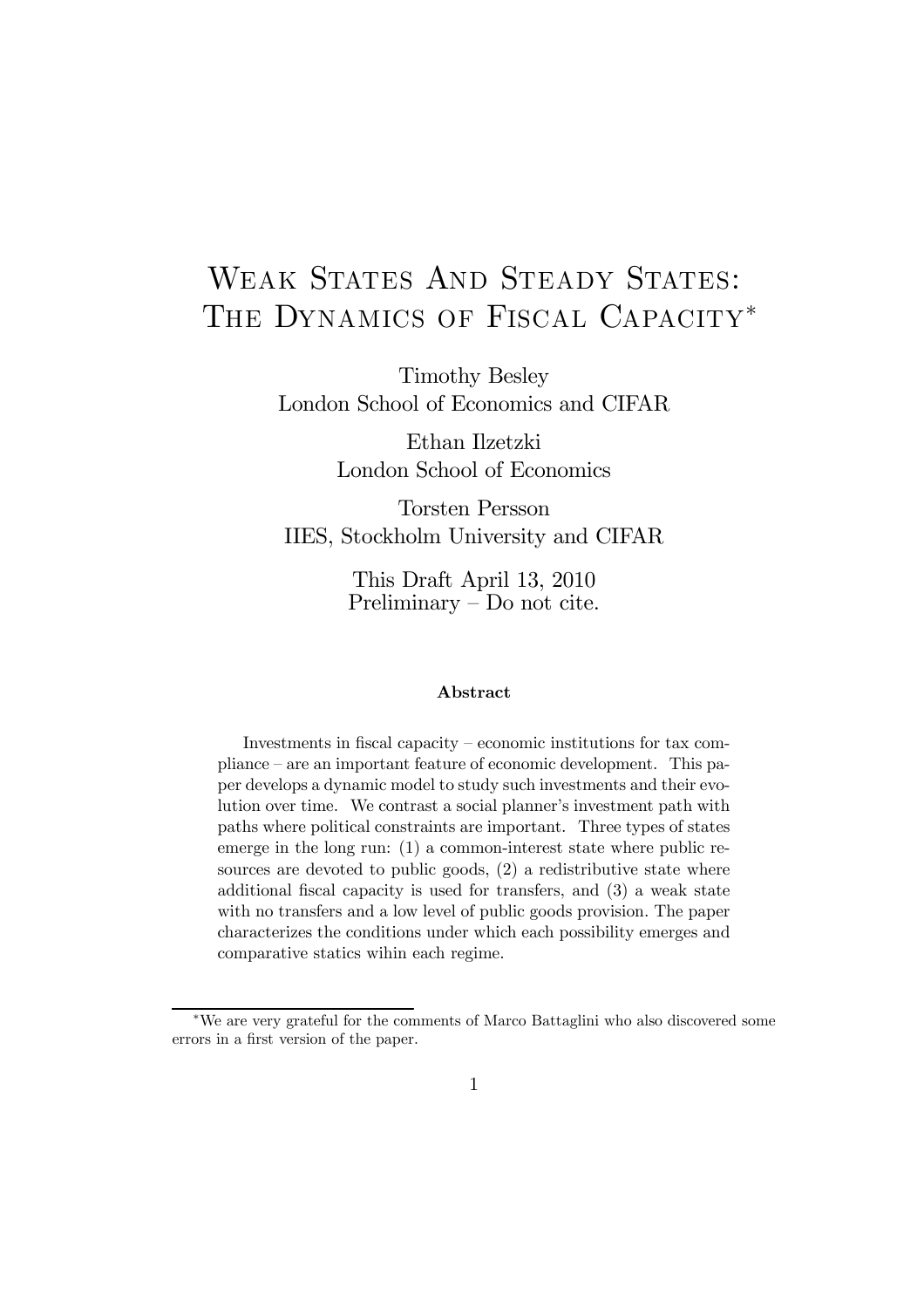## 1 Introduction

The growth of the state and its capacity to extract significant revenues from its citizens is one of the most striking features of the economic history over the last two centuries. For example, Maddison (2001) documents that on average France, Germany, the Netherlands and the UK raised around 12% of GDP in tax revenue around 1910 and around 46% by the turn of the Millennium. The corresponding U.S. figures are 8% and 30%. Underpinning these hikes in revenue are a number of tax innovations, including the extension of the income tax to a wide population. To improve compliance, this required not only building a tax administration but also implementing withholding at source. Such investments in the state have enabled the kind of mass taxation now considered normal throughout the developed world.<sup>1</sup>

Figure 1 gives a very partial picture of fiscal-capacity investments over time. It plots the distribution of three kinds of investments for a sample of 22 countries since 1800. Red lines demarcate the introduction of the income tax, blue lines the introduction of income-tax withholding and green lines whether or not a country has a VAT. Although the sample is limited, it illustrates clearly how such investments have evolved over time. Income taxes began appearing in the middle of the 19th century and are fully prevalent in the sample in the interwar period. Withholding followed somewhat later and was not complete until after World War II. VAT was lagging further behind, with adoption still incomplete by the end of the 20th century.

However, the experience of the richest countries gives a very incomplete picture. On the whole, poor countries have much lower tax intakes in GDP and also tend to raise a larger share of their taxes from tax bases such as trade that require relatively less intense monitoring compliance than broad income. Figures 2 and 3 illustrate the variation over countries in the shares of total government revenue raised by trade taxes and income taxes, respectively, during the period 1975-2000 for countries at three different levels of tax intake and three different levels of development. Clearly, the world is populated by a number of weak states that have yet to build their fiscal capacity in the way rich and high-taxing countries have done. In fact, the notion of weak states is becoming a salient theme in economic development — see, for example, Migdal (1988) and Acemoglu (2005). It is now widely acknowledged that

<sup>&</sup>lt;sup>1</sup>See Slemrod and Yitzhaki (1997) for a review of the compliance literature in public finance.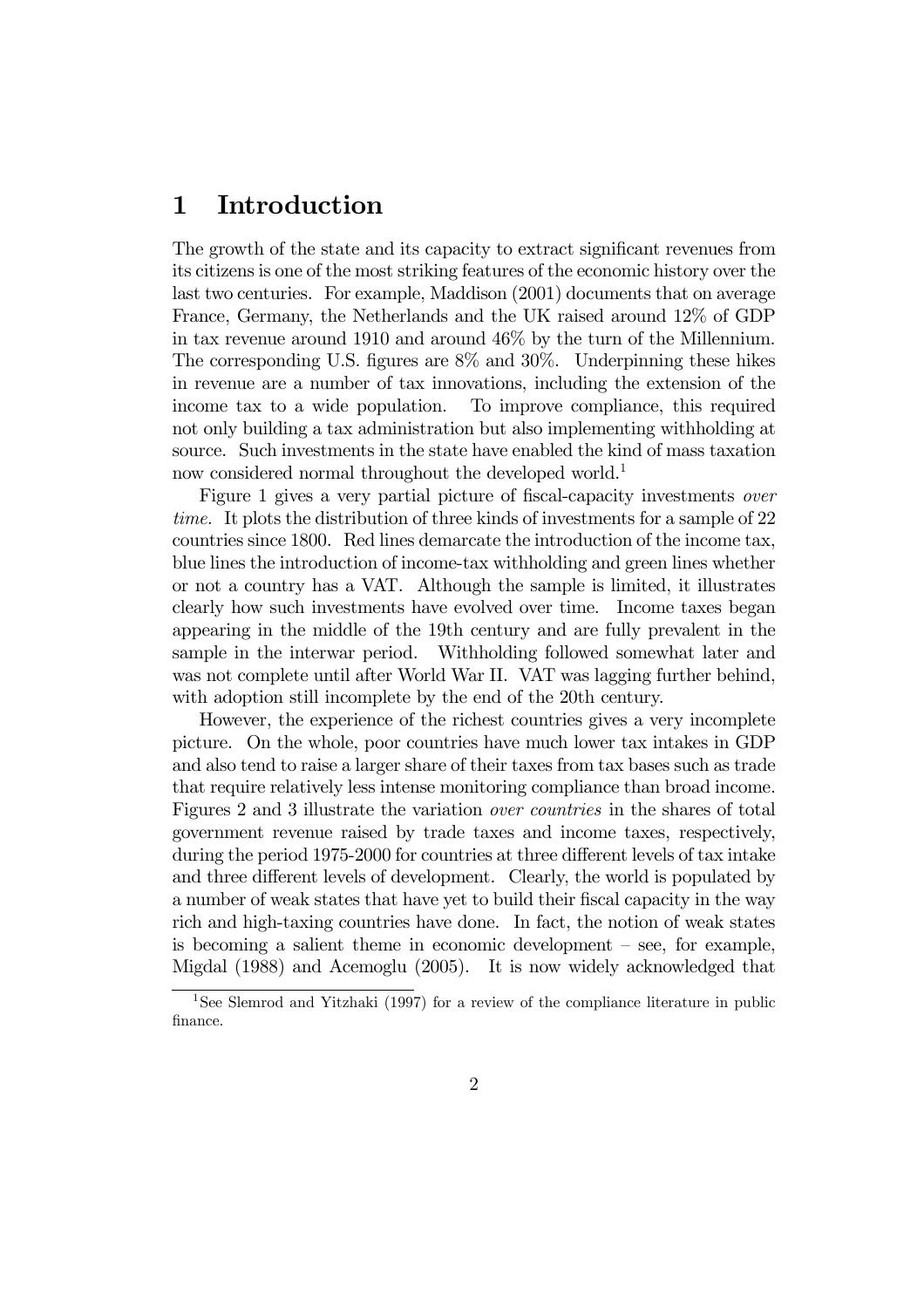

Figure 1: Fiscal Capacity Investments

understanding persistent weakness requires a political-economics approach, where government incentives play a central role.

In spite of its practical importance, little research has been done in economics on investments to improve the working of the state. Most publicfinance models focus on the allocation of given tax raising powers, while the development of such powers is rarely studied in public finance. Instead, most of the work on long-term investments in the state has been left to historians, such as historical sociologist Charles Tilly (see, e.g., Tilly, 1990). He is particularly well-known for his work on European exceptionalism in building strong states, arguing that war is a key influence in state development.<sup>2</sup>

This paper studies a basic model of fiscal-capacity investments. Our model has two groups, one of which is in power in each period. An incumbent government decides on three things: public goods, transfers and investments in future fiscal capacity. It faces an institutional constraint on its ability to discriminate transfer payments between the two groups. An exogenously given turnover parameter determines the probability that the incumbent group will maintain its power until the next period.

In this framework, we build on earlier work — especially by Besley and Persson (2009, 2010) — on how politics and institutions shape investments in

<sup>2</sup>See also Brewer (1989) and Hoffman and Rosenthal (1997).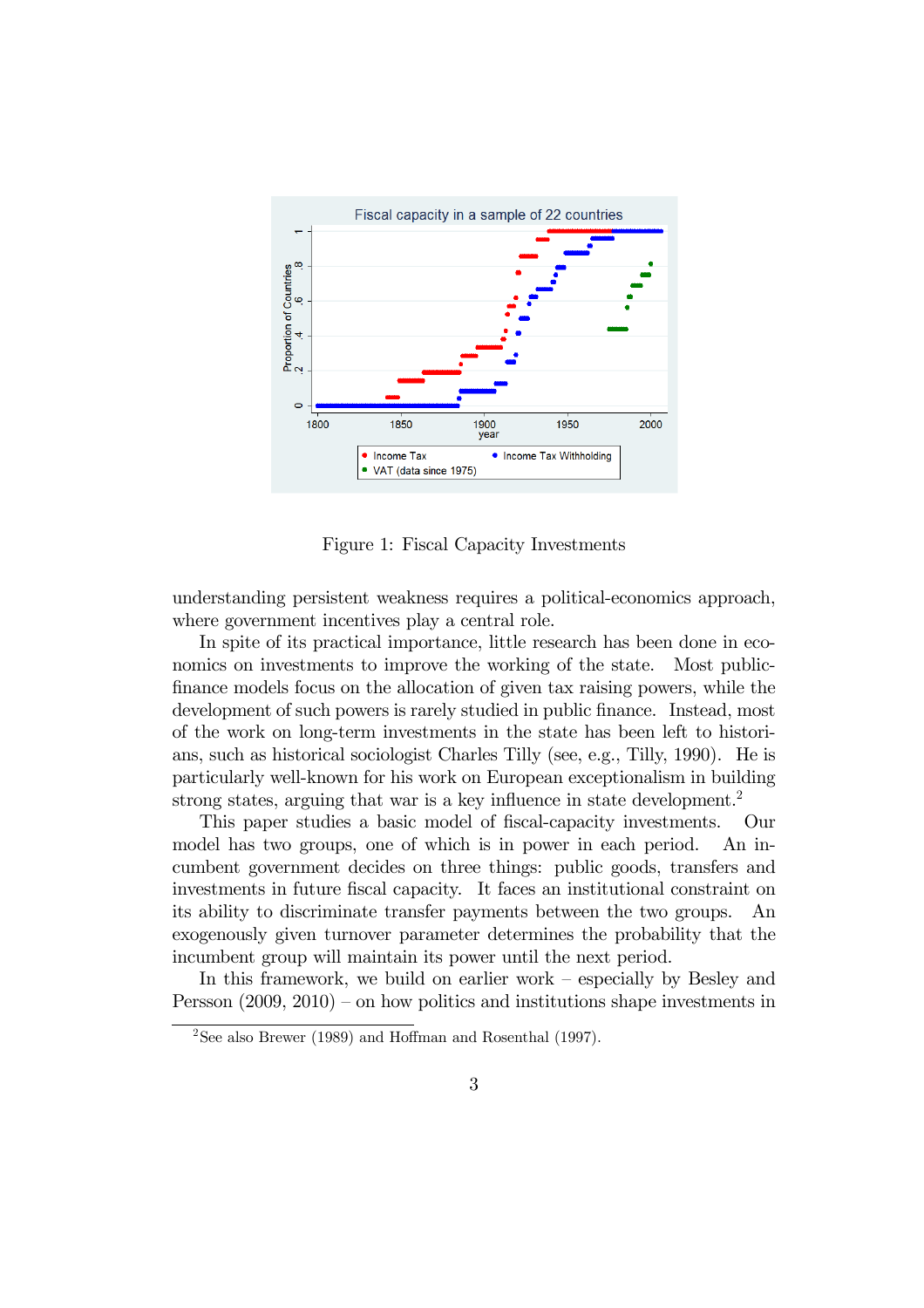

Figure 2: Income Taxes and Tariffs: I



Figure 3: Income Taxes and Tariffs: II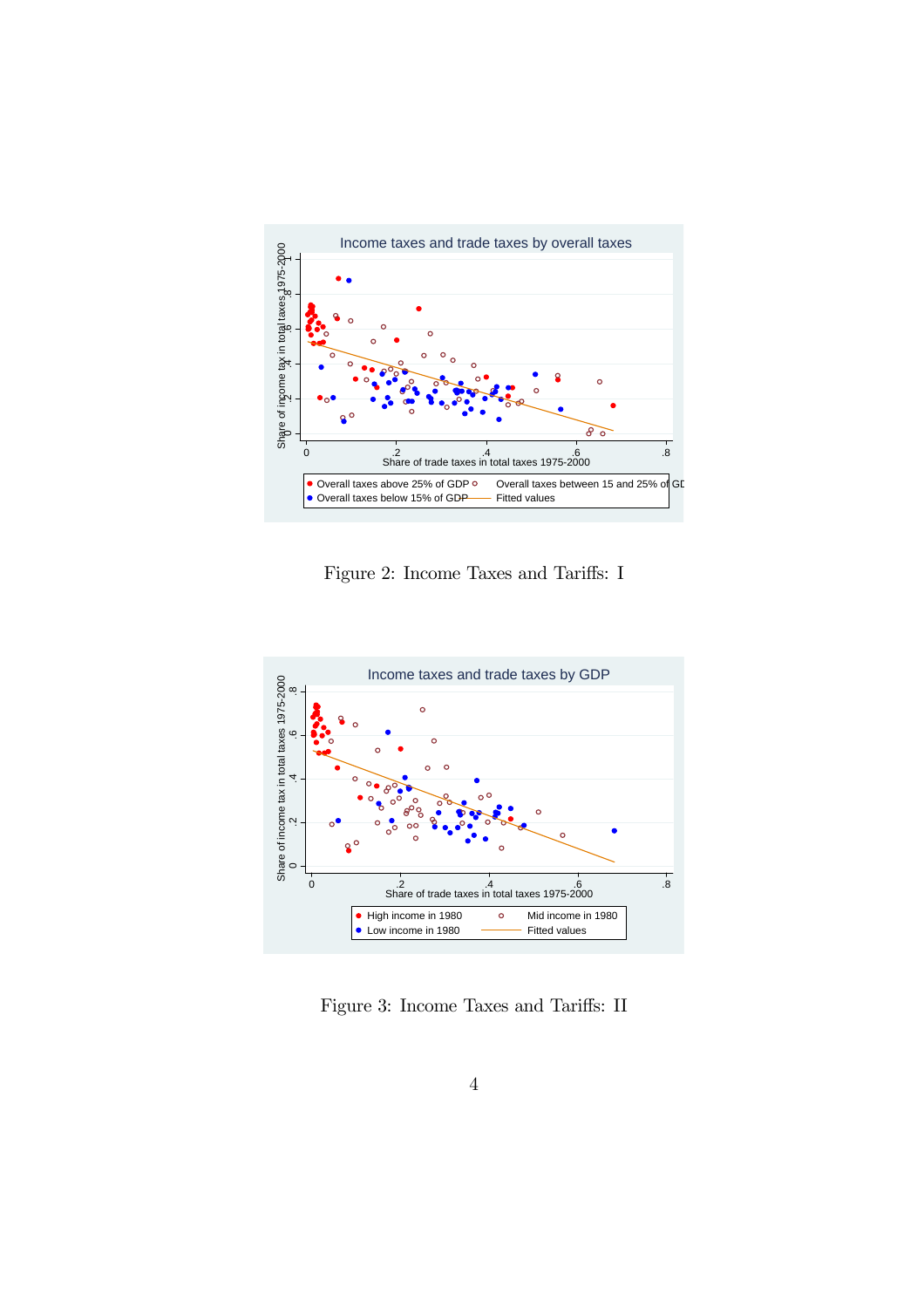state capacity. But this earlier work was confined to a two-period setting and thus limited in its scope to predict the long-run evolution of state capacity. By contrast, the infinite-horizon model developed in this paper helps to cast light on how the dynamics might lead to different patterns of long-run state development.

To home in the role of politics, we introduce only two "political frictions". One is the extent to which these decisions are non-cohesive (due to a lack of checks and balances); the other is the extent to which they are shortsighted (due to a high rate of political turnover). We show how these frictions influence the path of the economy in comparison to a benevolent planner's desired path of state development. It turns out that even small frictions can yield very interesting dynamics.

While different in its motivation and its scope, our paper has a model that shares a number of its features with the one in Battaglini and Coate (2007). Moreover, like their dynamic model, our dynamic model has three possible steady states, which are associated with different compositions and levels of government spending.

In particular, three kinds of states may emerge in the long run. If institutions are cohesive, state investments parallel the path chosen by a Pigovian planner who maximizes social welfare. The state strengthens its fiscal powers over time and use the higher revenue to expand the provision of public goods. Because the demand for such common-interest spending drives the ultimate size of the state and investments in tax raising power, we refer to this as a common-interest state.

If political institutions lack the cohesion of a common-interest state, there are two possibilities. When the polity is stable, the state grows to a point where it has maximized state capacity. On its way there, however, the state becomes a vehicle for redistribution towards incumbent groups. The steadystate size of the state is not pinned down by the importance of common interests, and we refer to this as a redistributive state.

If the lack of cohesion goes hand in hand with political instability, however, the steady state once again does not permit any redistribution. But now the equilibrium state is smaller in size and provides socially sub-optimal levels of public goods at all times. We refer to this as a weak state.

The paper contributes to a burgeoning literature on dynamic public finance and political economy.<sup>3</sup> Increasingly, these models recognize that

<sup>3</sup>See Golosov et al [2006] for a survey of the normative literature.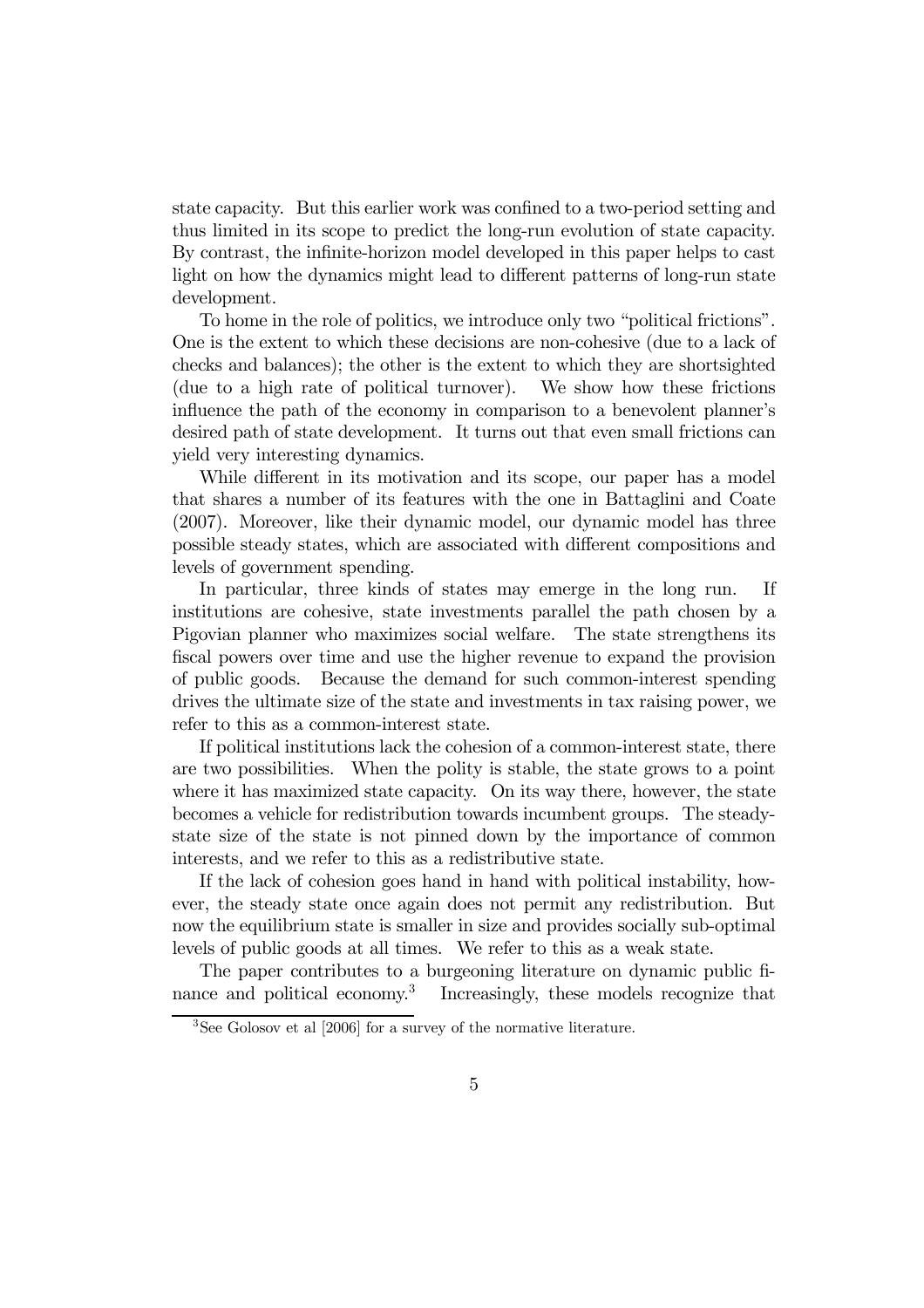political issues may be important in understanding policy over time. Recently, Acemoglu et al (2008, 2009), Azzimonti (2009), Battaglini and Coate (2008), Lagunoff and Bai (2010), and Song, Storesletten and Zilibotti (2008). amongst others, have enhanced our understanding of dynamic political equilibria when governments turn over. This work typically relies on the notion of Markov Perfect dynamic political equilibrium developed in Krusell, Quadrini and Rios-Rull (1996). All of these papers, in turn, build on the literature on strategic public debt by Aghion and Bolton (1990), Alesina and Tabellini (1990) and Persson and Svensson (1989), who studied strategic debt issue in the presence of political turnover. Differently from the previous literature, our emphasis here is on the accumulation of specific capital which facilitates the ability to raise future taxes.

The remainder of the paper is organized as follows. Section 2 formulates our model, while Section 3 characterizes its equilibrium. Section 4 describes the Pigovian benchmark of a fully stable and consensual political system, and Section 5 contrasts this benchmark with an economy facing political frictions, characterizing and discussing equilibria in three possible regimes. Section 6 concludes. Proofs and some mathematical derivations are relegated to the appendix.

## 2 The Model

This section lays out the model and discusses its core assumptions.

Basics The population of an economy is divided into two groups: A and B. Each group comprises one half of the population. There is discrete time with an infinite horizon, where time periods are denoted by  $s = \{1, 2, ...\}$ . At any given date s, one group is the incumbent government, denoted by  $I_s \in \{A, B\}$ . The other group makes up the opposition, denoted by  $O_s \in$  ${A, B}$ . At the beginning of each period, there is an exogenous probability  $\gamma$  of a peaceful transition of power so that  $I_s \neq I_{s-1}$ . With probability  $1-\gamma$ the incumbent remains in power so that  $I_s = I_{s-1}$ . These probabilities are independently and identically distributed over time according to parameter  $γ$ .

Preferences and Production Opportunities Individuals begin each period with income  $\omega$  which can be costlessly transformed into either private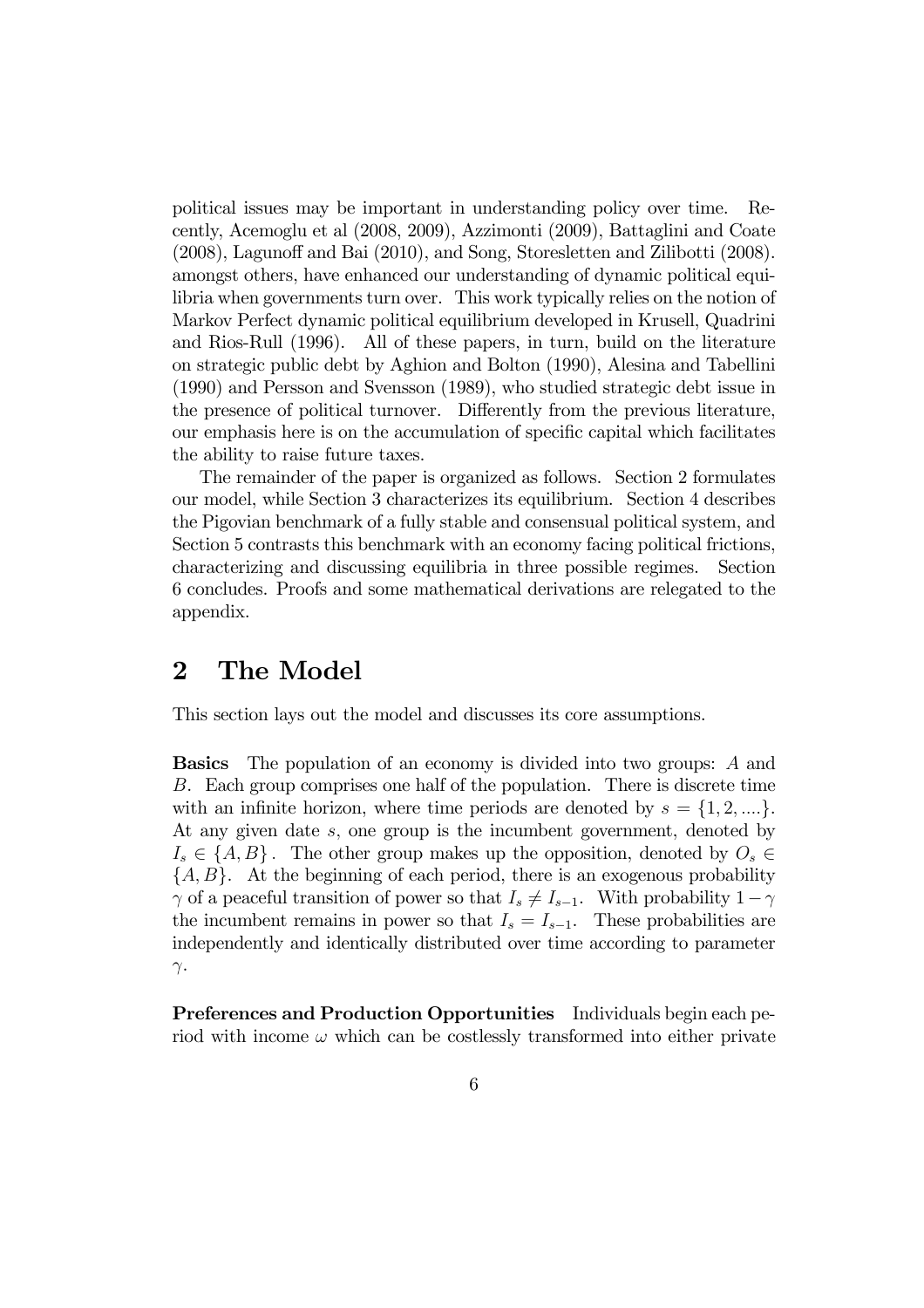consumption or a public good. In each period s, individuals in group  $J$ value their own private consumption  $x_s^J$  and the (non-durable) public good  $g_s$  according to the quasi-linear function:

$$
\alpha V\left(g_s\right) + x_s^J\tag{1}
$$

where  $V(\cdot)$  is an increasing, twice-differentiable concave function, which satisfies the usual Inada conditions. Individuals do not discount future utility relative to current utility.

Parameter  $\alpha$  shapes the marginal value of public goods. It parametrizes common interests and, could, for example, represent an external threat which requires spending on an army.

Policies and Institutions An incumbent enters period s with an accumulated stock of fiscal capacity  $\tau_s$ . Variable  $\tau_s$  represents the maximal share of private income that can be taxed away, or simply *fiscal capacity*. It has an upper bound  $\bar{\tau}$  < 1, which may be interpreted as the highest technologically feasible tax rate (as opposed to the highest institutionally feasible tax rate, which is  $\tau_s$ ). In a slightly richer model,  $\bar{\tau}$  could be the peak of the Laffer curve. We assume that fiscal capacity depreciates at rate  $\delta$  in each period and that the investment cost for one unit of fiscal capacity is constant at c. Throughout, we make:

#### Assumption 1:  $\omega > 2c\delta$ .

This will hold as long as the cost of maintaining the current stock of fiscal capacity is low enough relative to the existing per-capita endowment.

In each period, the incumbent makes tax and spending decisions. She chooses a feasible tax rate  $t_s < \tau_s$ , which is non-discriminatory across groups, and divides the resulting revenue between public goods  $g_s$ , state capacity investments  $\tau_{s+1} - \tau_s (1 - \delta)$ , and non-negative transfers. The per-capita transfer to the incumbent's group in period s is  $r_s^I$  while that to the opposition group is  $r_s^O$ .

We assume that political institutions constrain the degree to which these transfers can discriminate between the two groups. Specifically, incumbents are institutionally required to transfer at least  $\sigma \in [0, 1]$  units of consumption to the opposition for each unit of consumption they transfer to their own group. This gives the following constraint:

$$
r_s^O \geq \sigma r_s^I.
$$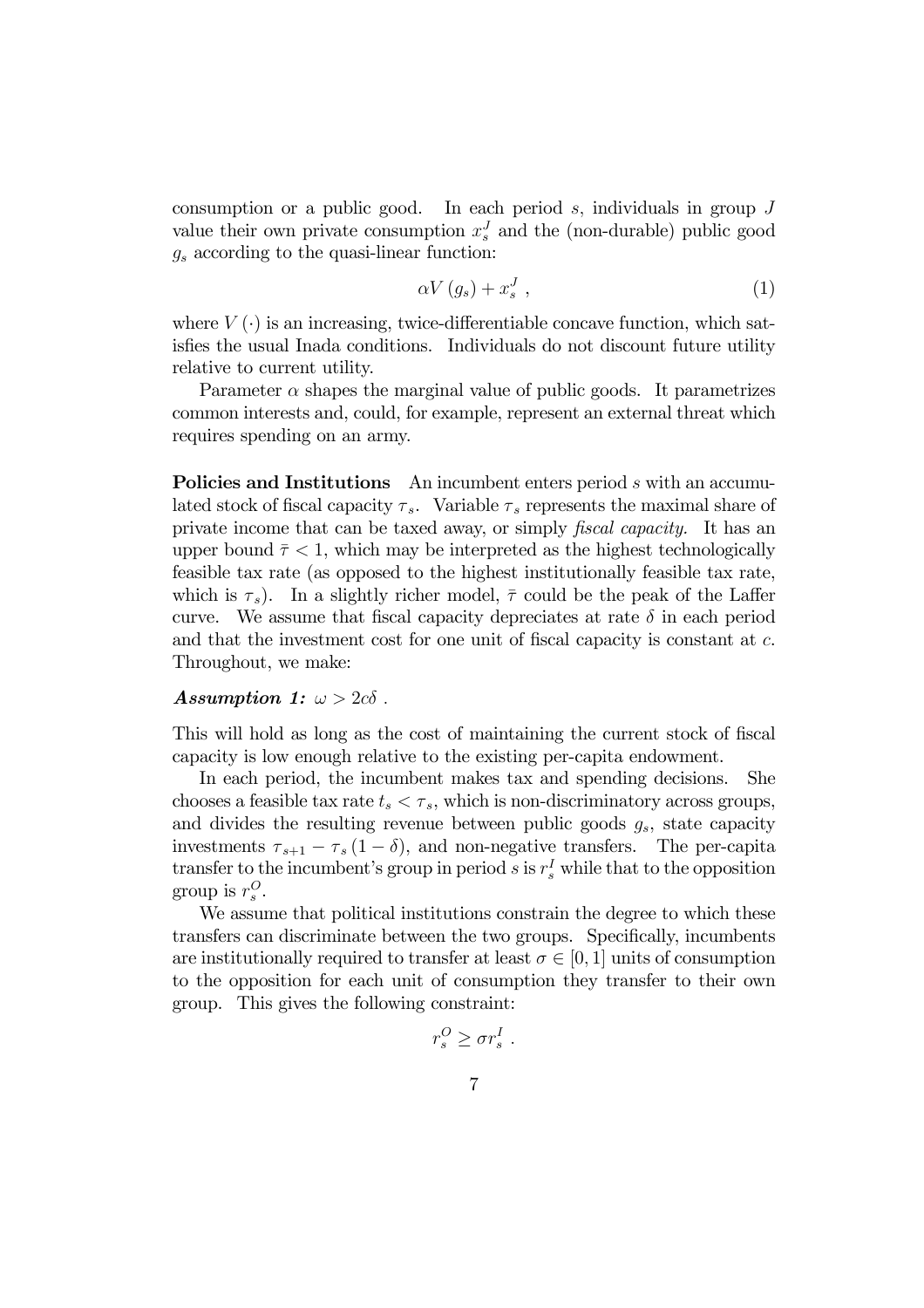It will be useful to work with parameter  $\theta = \frac{\sigma}{1+\sigma} \in [0, 1/2]$ . Throughout, we interpret a higher value of the opposition's share of transfers,  $\theta$ , as reflecting more representative, or consensual, political institutions. Real-world counterparts of a high  $\theta$  may be e.g., more minority protection through a system of constitutional checks and balances, or more equal representation though a proportional electoral system. If  $\theta = 1/2$ , then transfers are shared equally across the two groups.

Within-period policy Incumbents are fully representative of their group, putting equal weight on the welfare of all group members. A budget in period s is a tax rate,  $t_s$ , a level of public good provision  $g_s$ , a pair of transfers  $\{r_s^I, r_s^O\}$  and a future level of state capacity  $\tau_{s+1}$ . The government budget constraint is:

$$
t_{s}\omega \geq g_{s} + c\left(\tau_{s+1} - (1-\delta)\,\tau_{s}\right) + \frac{r_{s}^{I} + r_{s}^{O}}{2},\tag{2}
$$

where the left-hand side is tax revenue and the right-hand side is public spending.

Solving for the transfer levels to each group is straightforward. Any incumbent will set the highest feasible transfer to her own group and the lowest feasible transfer to the opposition. Using the institutional constraint and (2), this implies:

$$
x_s^J = (1 - \tau_s) \omega + r_s^J = (1 - \tau_s) \omega + \beta^J \left[ t_s \omega - g_s - c \left( \tau_{s+1} - (1 - \delta) \tau_s \right) \right], \tag{3}
$$

where  $\beta^I = 2(1 - \theta)$  and  $\beta^O = 2\theta$ . Since  $\beta^I \geq 1$ , the incumbent group maximizes its private consumption, given public goods and fiscal capacity investments, by setting  $t_s = \tau_s$ .

Given an inherited level of fiscal capacity  $\tau_s$ , we can now write the indirect utility of group  $J$  in period  $s$  as:

$$
W(\tau_s, g_s, \tau_{s+1}, \beta^J) = \alpha V(g_s) + \beta^J [\tau_s \omega - g_s - c (\tau_{s+1} - (1 - \delta) \tau_s)](4) + (1 - \tau_s) \omega.
$$

Dynamic Optimization We will study a Markovian decision problem of the incumbent, where  $\tau$  is the single state variable (conditional on the group that holds power), using a particular equilibrium concept detailed below.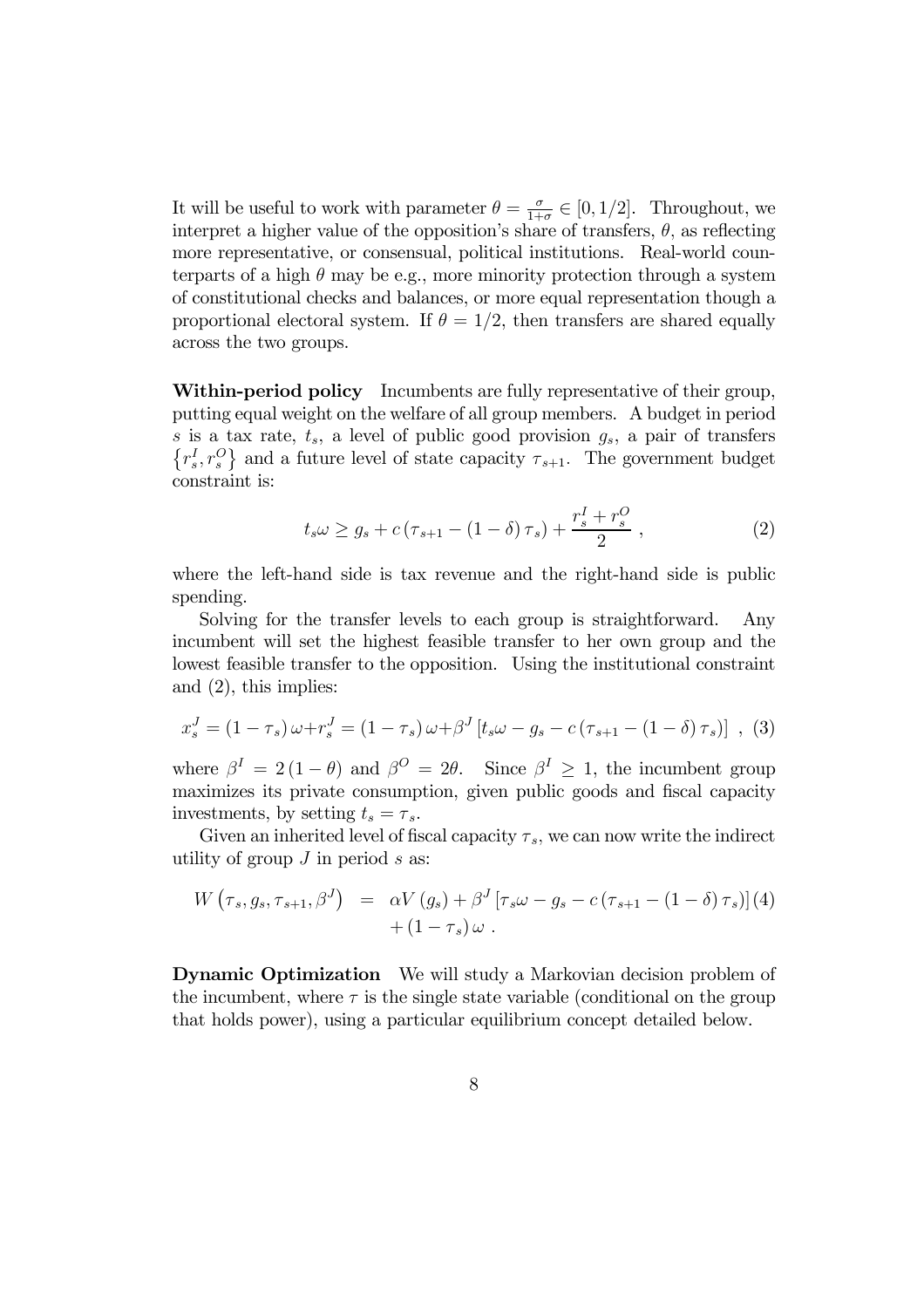Using (4), we can formalize the incumbent's policy problem as a dynamic optimization problem. Let  $U^{J}(\tau)$  be the net present value of lifetime utility of group J entering a period with state capacity  $\tau$ , where  $J \in \{I, O\}$ . The value function of the incumbent,  $U^{I}(\tau)$ , can be defined recursively from:

$$
U^{I}\left(\tau\right) = \max_{\tau', g} \left[ W\left(\tau, g, \tau', 2\left(1-\theta\right)\right) + \left(1-\gamma\right) U^{I}\left(\tau'\right) + \gamma U^{O}\left(\tau'\right) \right] \tag{5}
$$

subject to 
$$
\omega \tau \geq g + c(\tau' - (1 - \delta) \tau)
$$
 (6)

and 
$$
\tau' \leq \overline{\tau} . \tag{7}
$$

From now on, we thus suppress time subscripts and let  $\tau'$  denote the state capacity left for the following period.

We denote the policy functions that solve the incumbent's problem by  $T(\tau)$  and  $G(\tau)$ . Using these, the opposition's value function can also be defined recursively from:

$$
U^{O}(\tau) = W(\tau, G(\tau), T(\tau), 2\theta) + \gamma U^{I}(T(\tau)) + (1 - \gamma) U^{O}(T(\tau)) .
$$
 (8)

This expression recognizes that policy is governed by  $G(\tau)$  and  $T(\tau)$ , and that political power alternates with probability  $\gamma$  of the opposition becoming the next government.

Equilibrium Armed with these preliminaries, we can define our equilibrium concept, which makes two substantive restrictions on equilibrium behavior over and above the standard notion of Markov perfection. First, we impose symmetry: both groups use the same  $\{G(\tau), T(\tau)\}\$  strategies. Second, we require that these functions are differentiable almost everywhere. Formally, we state:

- Definition: A Differentiable Symmetric Markov Perfect Equilibrium (DSMPE) of the dynamic state capacity game is a set of functions  $U^{I}(\tau)$ ,  $U^{O}(\tau)$ ,  $G(\tau)$  and  $T(\tau)$ , with at most one point of nondifferentiability, satisfying the following conditions:
	- 1.  $U^I(\tau)$  satisfies (5) to (7).
	- 2.  $G(\tau)$  and  $T(\tau)$  are the solutions for G and  $\tau'$  in the maximization problem  $(5)$  to  $(7)$ .
	- 3.  $U^O(\tau)$  is given by (8).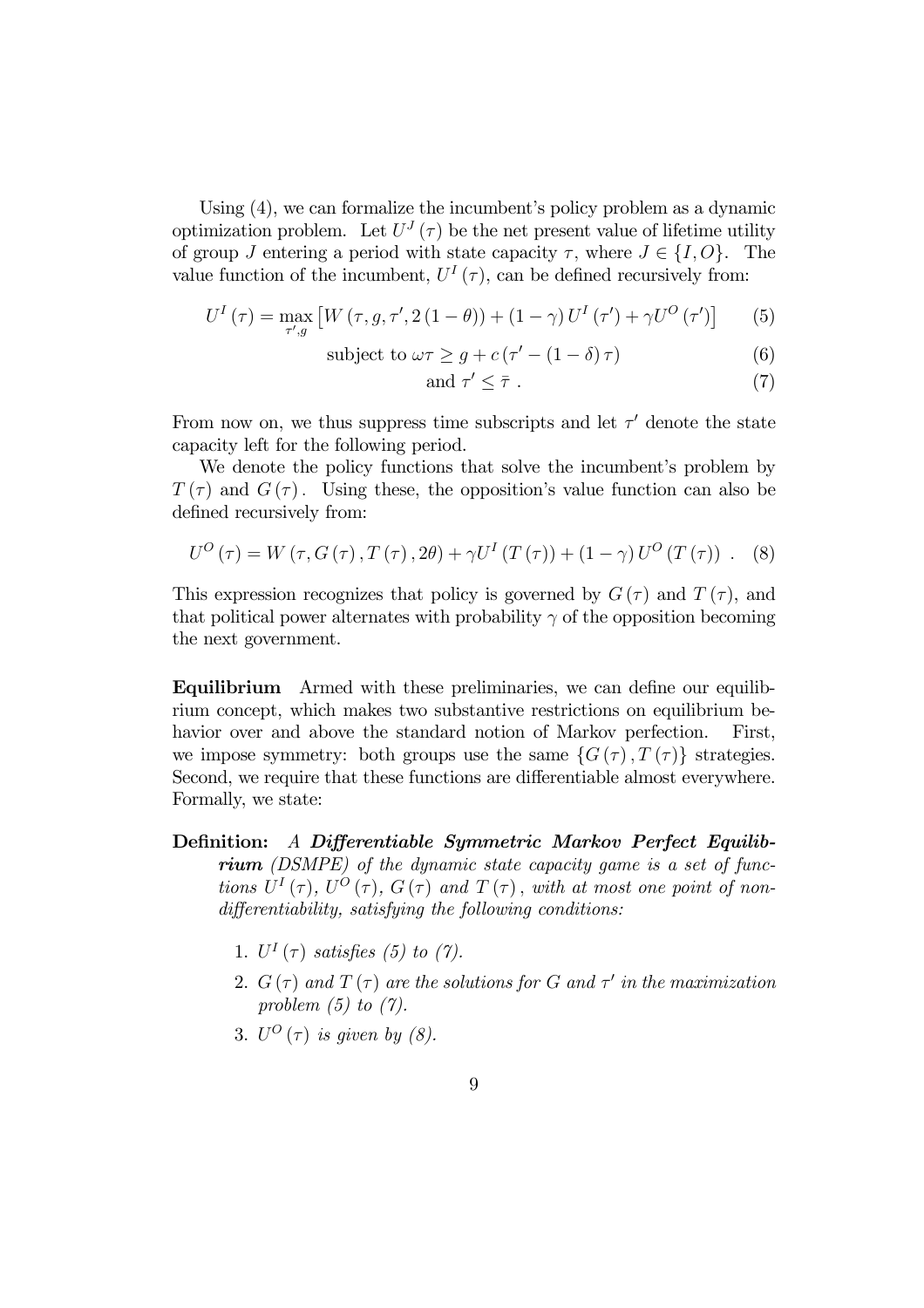4. The single point of non-differentiability is at the value of  $\tau$  such that  $(6)$  holds with equality, but without constraining the incumbent's choice of g and  $\tau'$ .

Our main interest is in the paths of policy that satisfy these conditions, i.e., the properties of the policy functions  $G(\tau)$  and  $T(\tau)$  along the equilibrium path. We now turn to the study of these.

### 3 Characterization of the Equilibrium

First, we observe that the first-order conditions for g and  $\tau'$  of the incumbent's problem defined by (5) to (7) are given by:

$$
\alpha V_g(g) = \lambda + 2(1 - \theta) , \qquad (9)
$$

and

$$
c\alpha V_g(g) \le (1 - \gamma) U_\tau^I(\tau') + \gamma U_\tau^O(\tau') , \qquad (10)
$$

where  $\lambda$  is the Lagrange multiplier on (6). Equation (10) holds with equality as long as (7) is not binding.

Note that  $\lambda = 0$  whenever the public good is at  $\hat{q}$  defined by:

$$
\alpha V_g(\hat{g}) = 2(1 - \theta) \tag{11}
$$

This is true because public-goods demand never exceeds  $\hat{q}$ , since the marginal value would be less than the value of increasing transfers to the incumbent group. Observe that if  $\theta = 1/2$ , then  $\hat{g}$  is at the Lindahl-Samuelson optimum for the public good. If  $g < \hat{g}$ , then g is determined by (6) holding with equality. In this case, the non-negativity constraint on transfers is binding and the incumbent allocates all tax revenues to public good provision or accumulation of fiscal capacity.

Using the first-order conditions, the envelope theorem on (5), and differentiating (8) with respect to  $\tau$ , the *DSMPE* can be described as follows.<sup>4</sup>

There is a cutoff point  $\tau = \hat{\tau}$ , at which government expenditures coincide with  $\hat{g}$ , as defined in (11). Above  $\hat{\tau}$ , the incumbent optimally makes transfers and we will therefore refer to such a situation as a redistributive regime. If, on the other hand,  $\tau < \hat{\tau}$ , transfers are zero and public goods are provided

<sup>&</sup>lt;sup>4</sup>A full derivation is available in Appendix A.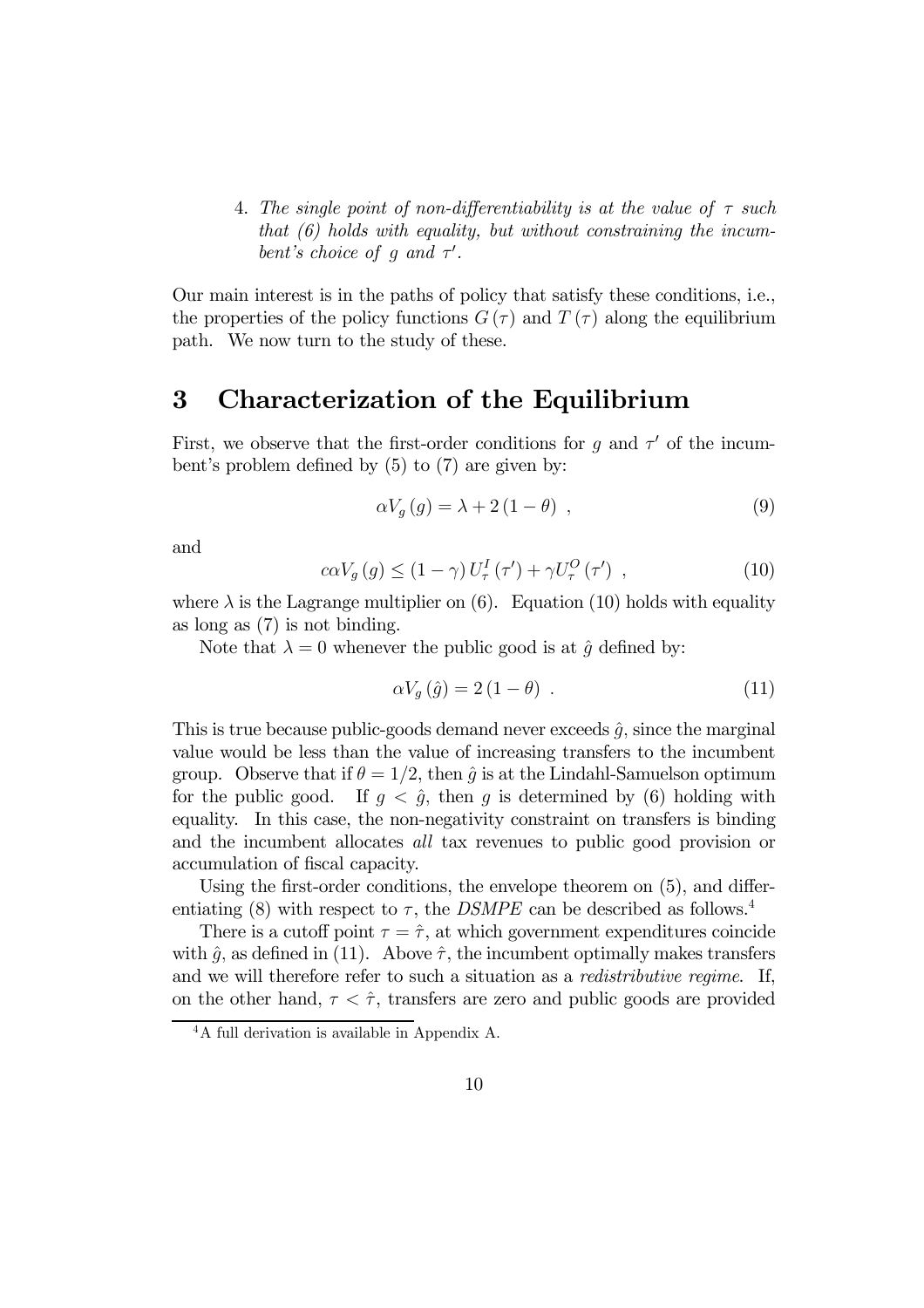at a lower level  $g < \hat{g}$ , given by (6) holding with equality. To capture this fact, we call such a situation a common-interest regime.

State capacity evolves according to a Generalized Euler Equation (GEE). This is a non-linear second-order difference equation, which is discontinuous at  $\tau = \hat{\tau}$ . For ease of notation, we split this equation into two, the first holding for choices of  $\tau' \geq \hat{\tau}$  and the second holding for  $\tau' < \hat{\tau}$ . When  $\tau' \geq \hat{\tau}$ , then:

$$
c\alpha V_g(g) = 2(1 - \theta)(1 - \gamma)[\omega + c(1 - \delta)] - \omega
$$
\n
$$
+2\gamma\theta [\omega + c(1 - \delta) - cT_\tau(\tau')]
$$
\n
$$
- (1 - \gamma)[\alpha V_g(g'')(\omega + c(1 - \delta)) - \omega - 2(1 - \theta)c]T_\tau(\tau')
$$
\n
$$
+ \gamma[\alpha V_g(g'')(\omega + c(1 - \delta)) - \omega - 2\theta c]T_\tau(\tau').
$$
\n(12)

And when  $\tau' < \hat{\tau}$ , then:

$$
c\alpha V_g(g) = \alpha V_g(g')\left[\omega + c(1-\delta)\right] - \omega \tag{13}
$$
  
 
$$
- (1-\gamma)\left[\alpha V_g(g'')\left(\omega + c(1-\delta)\right) - \omega - c\alpha V_g(g')\right]T_\tau(\tau')
$$
  
 
$$
+ \gamma\left[\alpha V_g(g'')\left(\omega + c(1-\delta)\right) - \omega - c\alpha V_g(g')\right]T_\tau(\tau').
$$

Although seemingly complex, these equations are quite intuitive.

In both cases, the left-hand side represents the opportunity cost of accumulating state capacity. In a common-interest regime, the  $c$  units of tax revenue that additional state capacity costs can alternatively be used to raise public-goods provision by one unit. The same opportunity cost applies, even if the  $c$  units of tax revenue go to transfers, as  $(11)$  indicates that the incumbent equates the marginal value of transfers to the marginal value of public goods.

The right-hand side of (12) and (13) give the marginal value of an additional unit of state capacity. In the redistributive regime, the incumbent is accumulating enough state capacity to ensure that her successor provides the public good to its cutoff level, and enables transfers to be realized in the following period. In the common-interest regime, the incumbent is accumulating less state capacity and ensures that her successor does not provide transfers.

Specifically, the first two lines in (12) and the first line in (13) give the direct net marginal value of fiscal-capacity accumulation. In the first redistributive case, fiscal capacity gives additional revenues for the purpose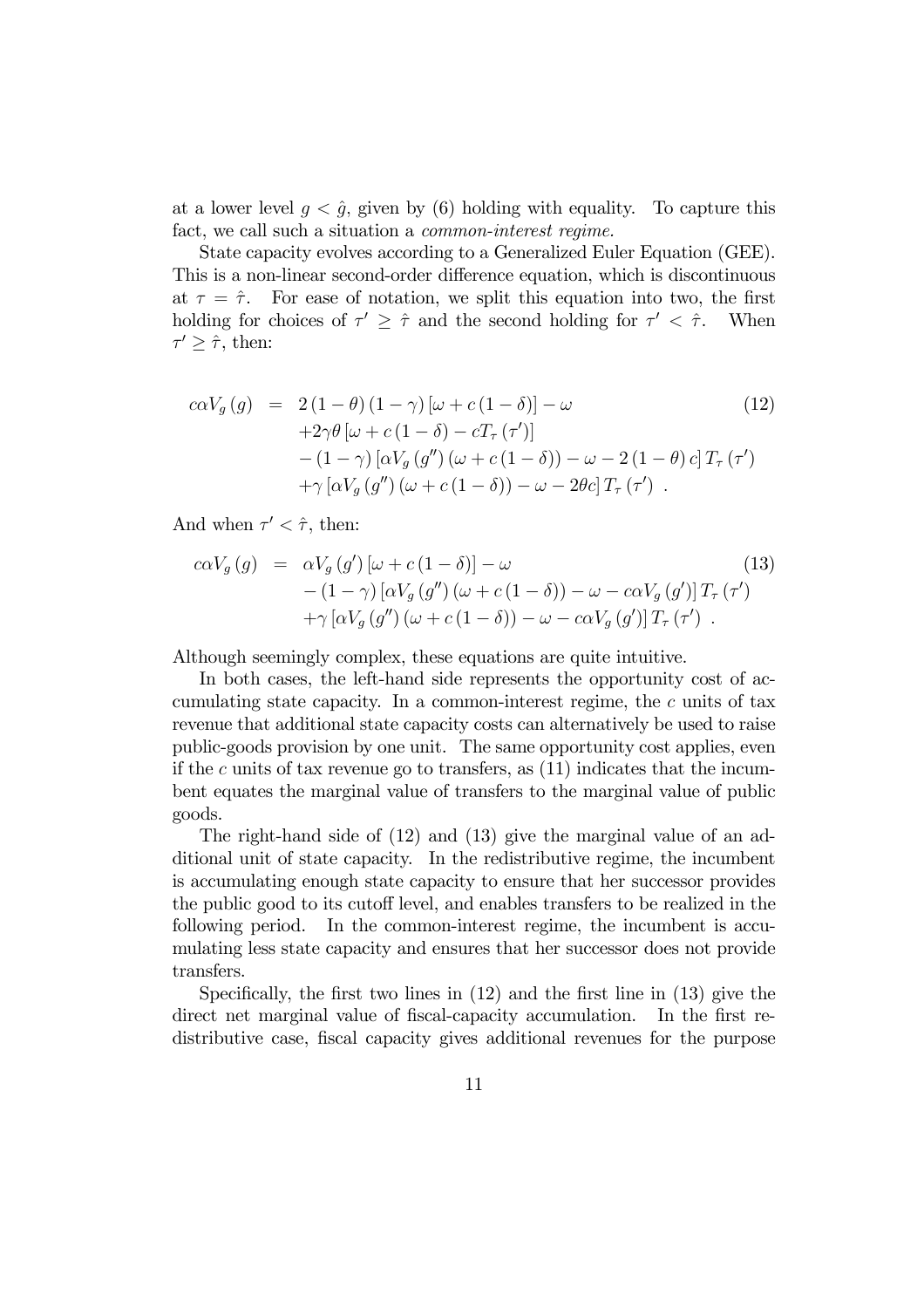of transfers. With probability  $1 - \gamma$  the incumbent will retain power and obtain a portion  $1 - \theta$  of these transfers. With probability  $\gamma$  the incumbent will be replaced by the opposition leaving her with a share of only  $\theta$  of these transfers. In the second common-interest case, the additional revenues are allocated to public-good provision, regardless of who is in power in the following period. In both cases, the additional tax revenues cause a marginal  $\cos$  of  $\omega$  units of private consumption.

The last two lines of both equations represent the ability of incumbents to affect their successors' behavior, in analogy with the strategic debt literature referred to above.<sup>5</sup> In a related context, Azzimonti  $(2009)$  refers to this effect as the "incumbency advantage". The term  $T_{\tau}(\tau')$  reflects the additional state capacity the incumbent induces her successor to accumulate for two periods hence, through the current accumulation of additional state capacity one period hence. The terms in square brackets reflect wedges in the intertemporal choice of state capacity from one period in the future to two periods in the future. Such wedges might exist because the successor may not accumulate state capacity optimally from the perspective of the incumbent: if a wedge is positive (negative), the successor is over-accumulating (under-accumulating) state capacity. If additional state capacity induces the successor to accumulate more state capacity  $(T_{\tau}(\tau') > 0)$ , the incumbent may choose to accumulate less state capacity than she would otherwise do, thus encouraging her successor to accumulate less state capacity and reducing the intertemporal wedge. However, the prospective benefit of influencing the opposition if it takes over (the last line of each equation) needs to be weighed against the cost of influencing the incumbent's own behavior if she remains in power (the penultimate line of each equation).

To clarify the political economy of state capacity in this framework, we need to study the implications of (12) and (13) for decision making by the incumbent. The game at hand is not a traditional dynamic programming problem; determining the steady states requires knowledge of the decision rule  $\tau' = T(\tau)$  over the entire state space – and not only at the steady state. Before turning to this, we analyze the benchmark under Pigovian planning.

<sup>5</sup>See Persson and Svensson (1989), Alesina and Tabellini (1990) and Aghion and Bolton (1990) for the initial constributions.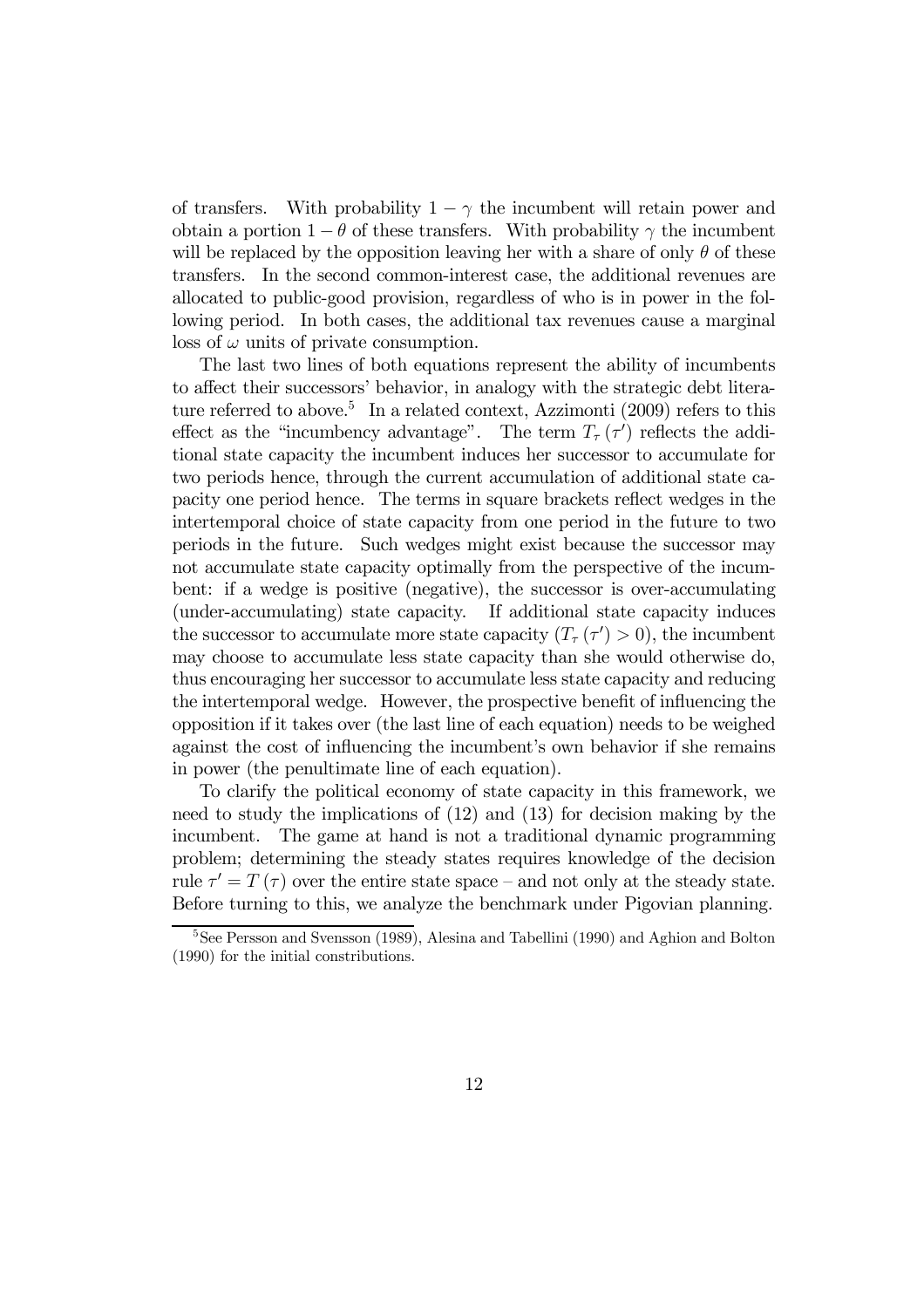### 4 The Pigovian Benchmark

To approach the Pigovian solution in this setting, we postulate  $\theta = \frac{1}{2}$  and  $\gamma = 0$ . In other words, the planner values each group equally – the equivalent of fully cohesive institutions in our model — and she is not replaced. The resulting problem boils down to a more or less standard dynamic programming problem, with the value function (5) written as:

$$
U^{I}(\tau) = \max_{\tau', g} \left\{ \alpha V(g) + \omega (1 - \tau) - g - c (\tau' - (1 - \delta)\tau) + U^{I} (\tau') \right\}
$$
  
subject to  $\omega \tau \ge g + c (\tau' - (1 - \delta)\tau)$ .

The solution is given in Proposition 1.

**Proposition 1** An economy governed by a Pigovian planner  $(\gamma = 0, \theta = \frac{1}{2})$ has a unique steady state with public good provision and fiscal capacity

$$
\alpha V_g(g^*) = \frac{\omega}{\omega - c\delta} > 1 \quad and \quad \tau^* = \frac{g^*}{\omega - c\delta} < \hat{\tau} \ .
$$

This steady state is globally stable. The economy cannot be in the redistributive regime for any period  $s > 0$ . If  $\tau_0 > \hat{\tau}$ , the cutoff point between the common-interest and redistributive regimes, the economy immediately jumps to  $\tau_1 < \hat{\tau}$ .

#### **Proof.** Appendix B

The steady-state level of public goods is determined by the cost of fiscal capacity and the value of public goods,  $\alpha$ . If fiscal capacity were costless, the planner would accumulate sufficient fiscal capacity to fund the Lindahl-Samuelson optimal level of public goods. However, that level of public goods requires recurrent expenditures to maintain the necessary stock of fiscal capacity. We can interpret  $c\delta$  as the incremental cost of maintaining the quality of the state. Public goods are thus provided below the Lindahl-Samuelson prescription in the long run. In the steady state, investment in fiscal capacity is sufficient to support such public-goods provision but no transfers are provided.

Cross-sectionally, the planning solution would predict a larger steadystate government whenever common interests and the demand for public goods  $(\alpha)$  are stronger, private productivity  $(\omega)$  is higher, and the costs of fiscal capacity investment (c) or depreciation of fiscal capacity  $(\delta)$  is lower.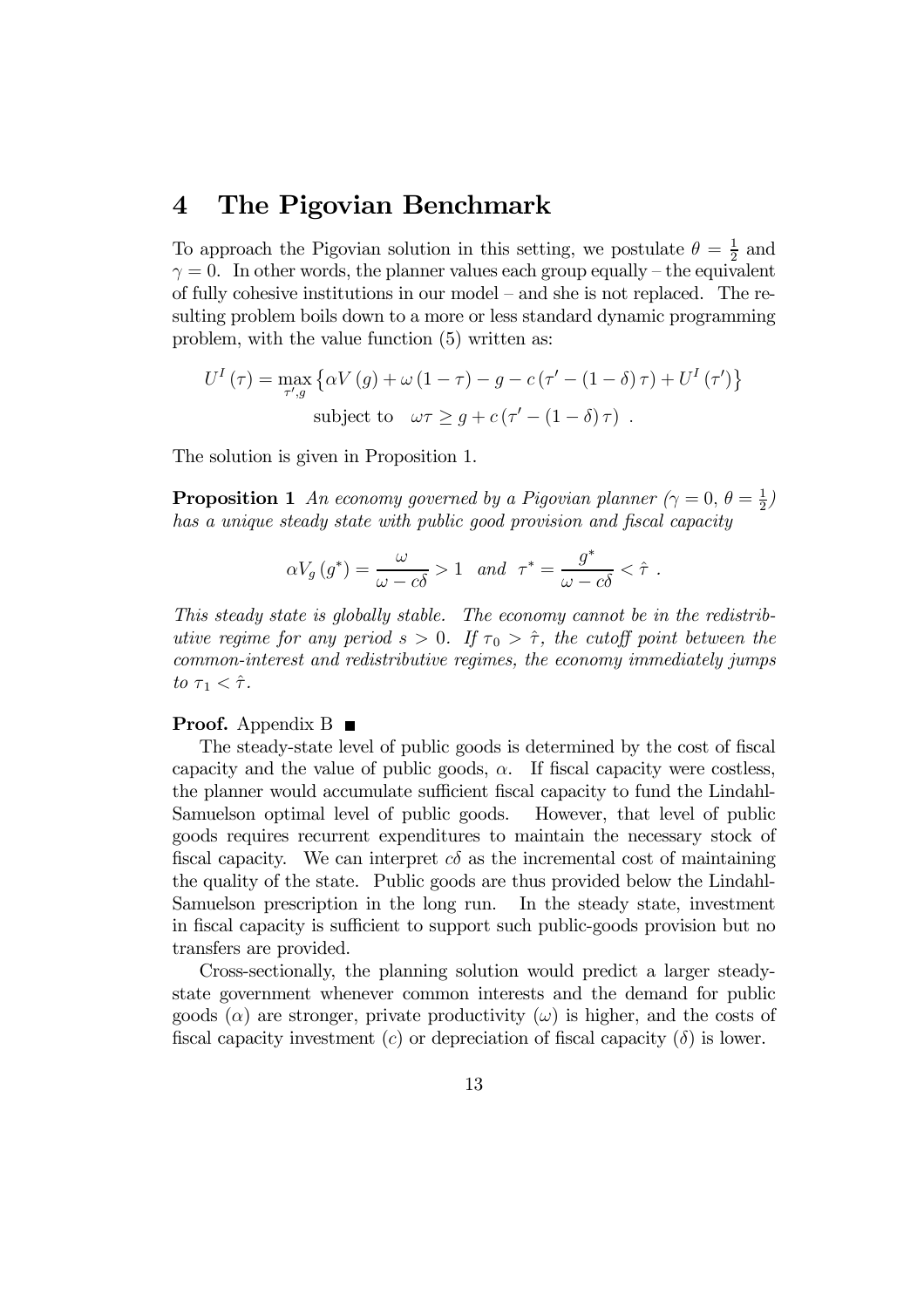

Figure 4: The Pigovian Benchmark

The dynamics of the planning solution are simple. An economy with an initial level below  $\tau^*$  converges to this level from below. If it begins above  $\tau^*$ , then the economy cannot be in the redistributive regime for longer than a single period. In that regime, fiscal capacity is so high that the government can provide public goods at the Lindahl-Samuelson level defined by  $\alpha V_g(\hat{g})=1$ , and tax at an even higher rate than necessary. Because fiscal capacity is reversible and can be transformed into private consumption, the planner finds it optimal to rebate fiscal capacity back to citizens by an equal transfer to each group and revert to the common-interest regime.

Figure 4 illustrates the time path of the economy. It plots the decision rule  $\tau_{s+1} = T(\tau_s)$ . We see that state capacity converges to  $\tau^*$ .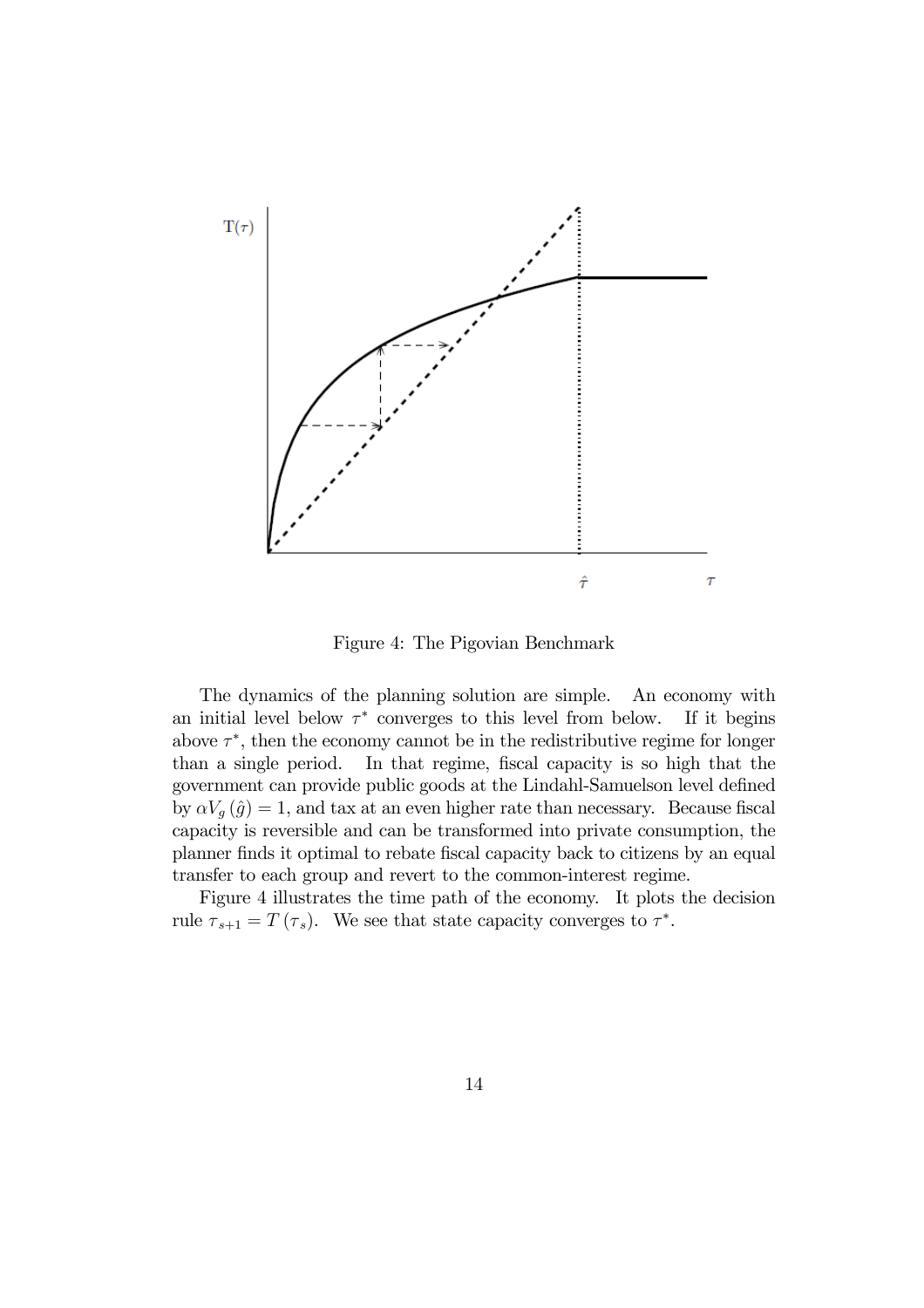### 5 Political Economy

Having analyzed the Pigovian benchmark, we now show that when  $\theta < 1/2$ and  $\gamma > 0$  there are three possible long-run outcomes, one of which mirrors the planning outcome. Two key conditions on the underlying primitives turn out to govern the behavior of the economy over time. We introduce these conditions here and show how they affect the outcome below.

## The Cohesiveness Condition:  $2(1 - \theta) \leq \frac{\omega}{\omega - c\delta}$

As the right-hand side of this condition is above unity, it will hold as long as  $\theta$  is close enough to one half – i.e., political institutions are sufficiently cohesive. Given Assumption 1, the condition will fail for  $\theta$  close enough to zero. It will tend to hold, when c and  $\delta$  are large, which means that a low demand for public goods, all else equal. The second condition is:

# The Stability Condition:  $(1 - \gamma) (1 - 2\theta) + \theta > \frac{(1 - \theta)c + \frac{\omega}{2}}{c(1 - \delta) + \omega}$

This will hold only if  $\theta$  and/or  $\gamma$  is close enough to zero – i.e., when political institutions are not very cohesive, there has to be sufficient political stability. Hence, the Stability Condition is relevant only when the Cohesiveness Condition fails. Figure 5 shows the parameter values when these conditions pass of fail in  $(1 - \gamma, \theta)$  space. The Cohesiveness Condition is described by a vertical line. But the Stability Condition is described by an upward-sloping curve, which starts from a positive value of  $1 - \gamma$  at  $\theta = 0$  (by Assumption 1) and coincides with the Cohesiveness Condition as  $1 - \gamma$  reaches a value of 1 (i.e., as  $\gamma$  goes to 0).

In what follows, we show that there is a steady state if either the Cohesiveness Condition *or* the Stability Condition holds: as Figure 5 shows, both conditions cannot hold simultaneously. If the Cohesiveness Condition holds, we have a common-interest steady state, while we have a redistributive steady state if the Stability Condition holds. When neither the Cohesiveness nor the Stability Condition hold, there is a steady state with neither redistribution nor optimal public good provision. We refer to this as a weak state, since political institutions are non-cohesive and political turnover is high. These three possible long-run outcomes correspond to the three sets of parameter constellations depicted in Figure 5.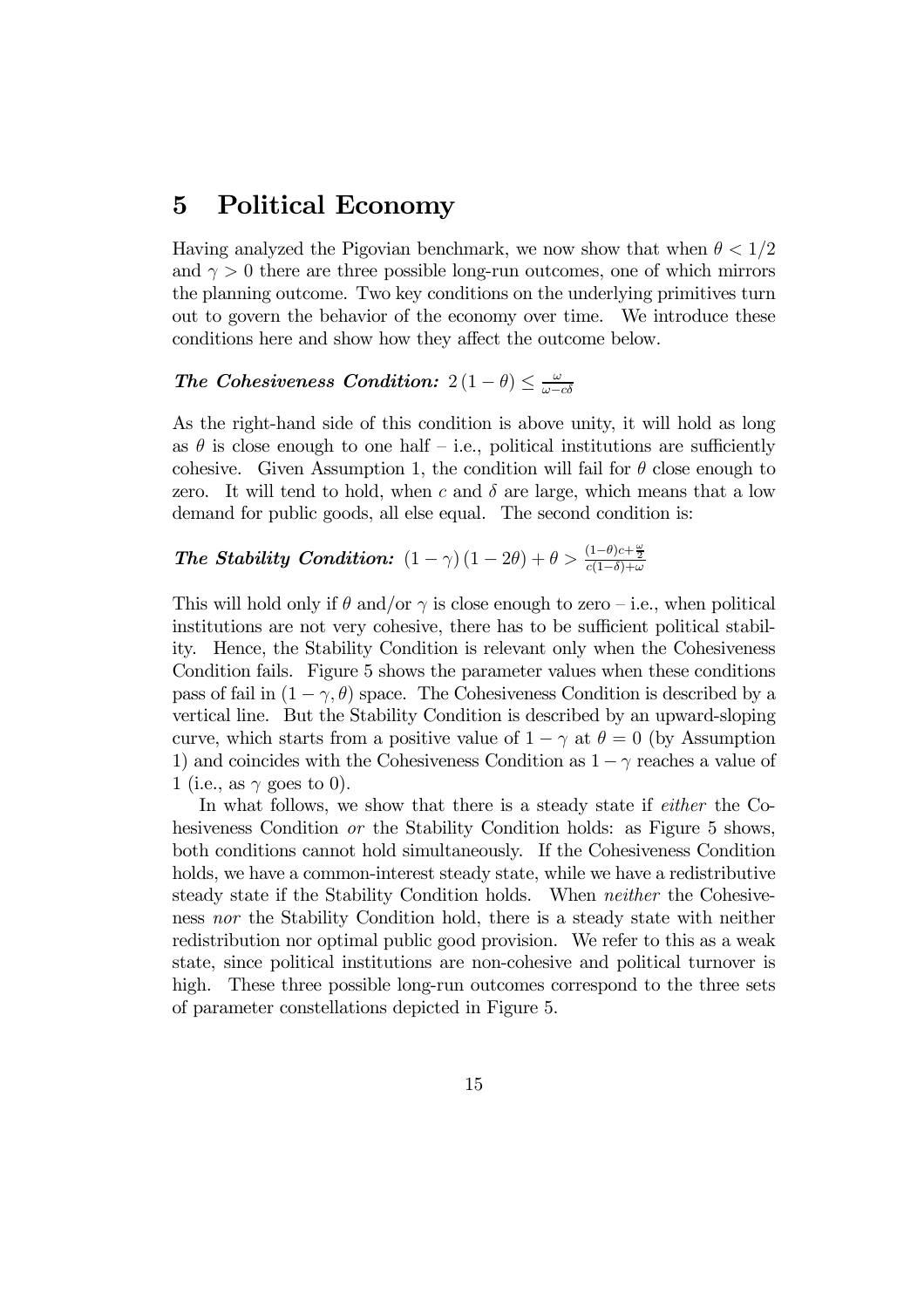

Figure 5: Steady states for different political parameters

### 5.1 A Common-Interest Steady State

To analyze the steady states, let  $\{g^{SS}, \tau^{SS}\}\$  denote the steady-state levels of public goods spending and fiscal capacity. A common-interest steady state,  $SS = C$ , has  $\tau^C < \hat{\tau}$  and  $\alpha V_g(g^C) > 2(1 - \theta)$ . Imposing steady state on (13) yields:

$$
\alpha V_g \left( \tau^C \left( \omega - c \delta \right) \right) \left( \omega - c \delta \right) \left[ \left( 1 - 2 \gamma \right) T_\tau \left( \tau^C \right) - 1 \right] = \omega \left[ \left( 1 - 2 \gamma \right) T_\tau \left( \tau^C \right) - 1 \right]. \tag{14}
$$

Assuming  $T_{\tau}$   $(\tau^C) \neq \frac{1}{1-2\gamma}$ <sup>6</sup>, this implies:

$$
\alpha V_g \left( \tau^C \left( \omega - \delta c \right) \right) = \frac{\omega}{\omega - c\delta}.
$$
\n(15)

This steady state exists, therefore, only if the Cohesiveness Condition holds. Otherwise,  $\alpha V_g(g^C) \leq 2(1-\theta)$ , which contradicts the assumption that the steady state is in the common-interest regime.

We conjecture and then verify that an equilibrium path exists along which incumbents believe their successors will behave in a socially optimal manner in their choice of  $\tau'$  whenever  $\tau < \hat{\tau}$ , and that this belief is confirmed in equilibrium.

<sup>6</sup>The case  $T_{\tau}(\tau^C) = \frac{1}{1-2\gamma}$  is explored in more detail in the appendix.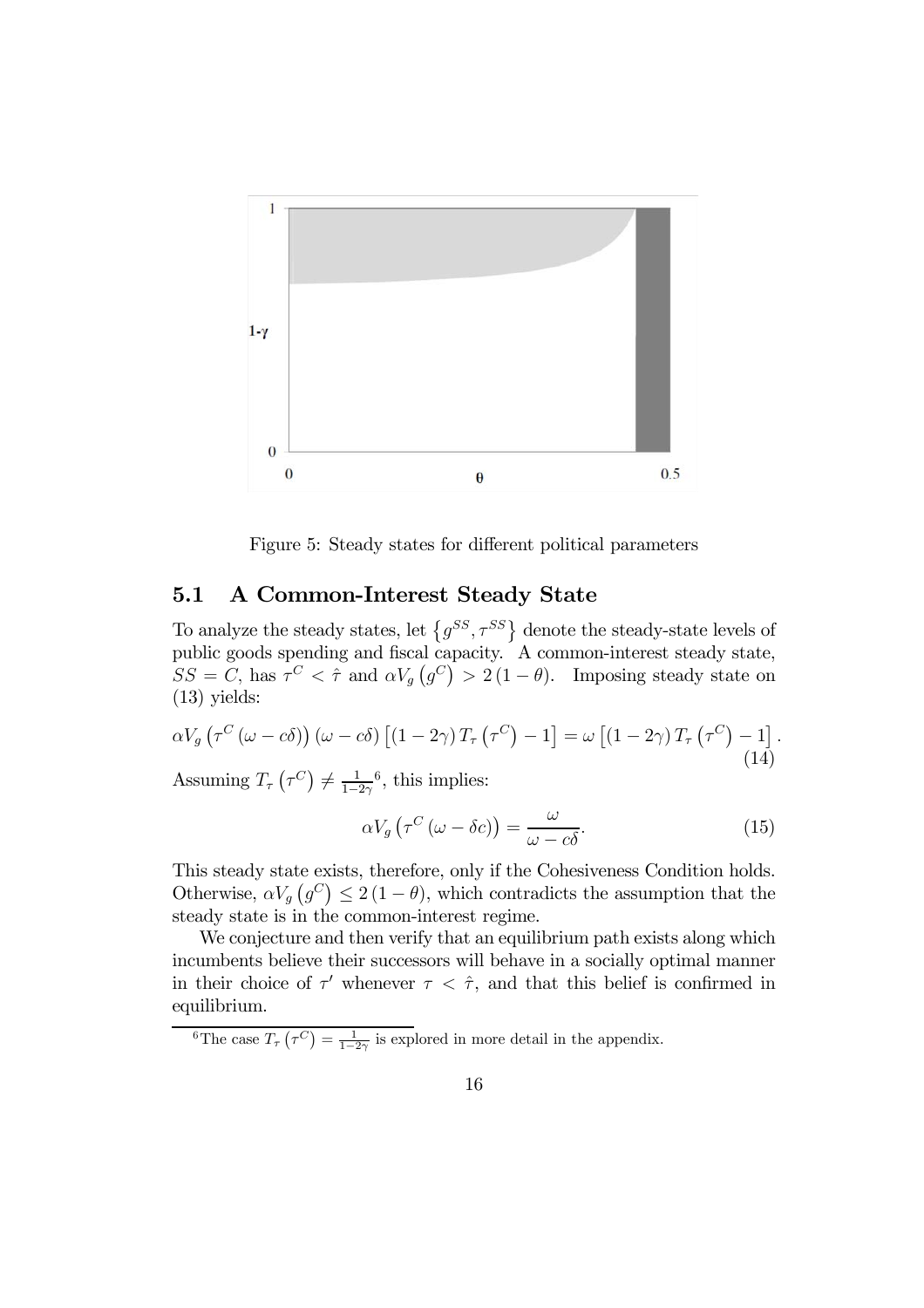Socially optimal behavior implies

$$
c\alpha V_g(g) = \alpha V_g(g')\left[\omega + c\left(1 - \delta\right)\right] - \omega.
$$
\n(16)

Incumbents, knowing that they will not have access to redistributive transfers, behave as social welfare maximizers in the belief that their successors will also behave as social welfare maximizers, regardless of their identity. This belief is realized in a symmetric equilibrium, as summarized in Proposition 2.

Proposition 2 If the Cohesiveness Condition holds, a common-interest steady state exists, which solves (15) and is equal to the Pigovian solution described in Proposition 1. This steady state with  $\tau^{C} = \tau^{*}$  is unique and globally stable. An economy beginning at any level of state capacity will converge to the common interest steady state and may remain in a redistributive regime for no longer than one consecutive period.

#### **Proof.** Appendix B

In effect, this path is identical to the path a Pigovian planner would follow. Thus, we do not require  $\theta = 1/2$  and  $\gamma = 0$ , but only the weaker Cohesiveness Condition, for the planning solution to be implemented. At the Pigovian level of public goods, no incumbent government would wish to divert resources towards transfers. Since fiscal capacity is costly and depreciates, this level of public goods is less than the Lindahl-Samuelson optimum and hence a fully benevolent government is not necessary to sustain the planner's solution. Because fiscal capacity is costly to maintain  $-$  i.e., the tax system has recurrent compliance costs – the planning outcome becomes sustainable as a political outcome if  $\theta$  is close enough to  $\frac{1}{2}$ .

As a result, the within-regime comparative statics from the last subsection are valid also here. In particular, amongst countries in the common-interest regime, we should see higher long-run fiscal capacity the higher is the demand for public goods and the richer is the economy, *ceteris paribus*.

#### 5.2 A Redistributive Steady State

Next, consider a steady state,  $SS = R$ , where the economy is in the redistributive regime indefinitely with  $\tau^R > \hat{\tau}$ . We impose steady state on (12),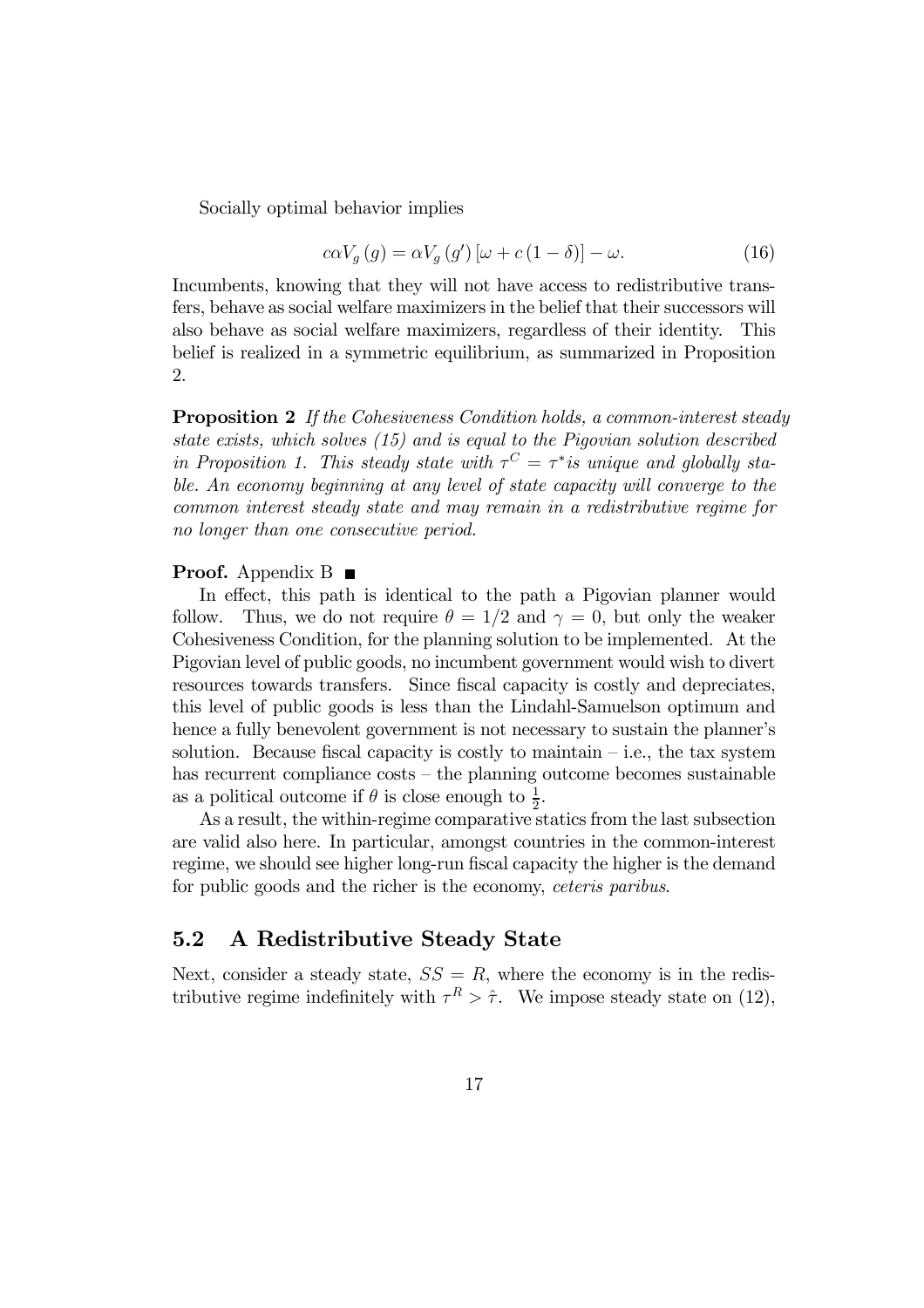

Figure 6: A redistributive state.

allowing for the possibility that the inequality in (7) is binding to get:

$$
2(1 - \theta) [c - (1 - \gamma) (\omega + c(1 - \delta))] - 2\gamma \theta (\omega + c(1 - \delta)) + \omega \qquad (17)
$$
  

$$
\leq \left\{ 2(1 - \theta) (1 - \gamma) c - 2\gamma \theta c - (1 - 2\gamma) [2(1 - \theta) (\omega + c(1 - \delta)) - \omega] \right\} T_{\tau} (\tau^{R}).
$$

This condition holds with strict inequality only if  $\tau^R = \overline{\tau}$ , which is the only redistributive steady state. If this occurs,  $T_{\tau}(\tau^R) = 0$  and (17) is equivalent to the Stability Condition.

Suppose the Stability Condition holds, which is sufficient for a redistributive steady state with  $\tau^R = \overline{\tau}$ . We now show:

Proposition 3 If the Stability Condition holds, then the unique steady state is  $\tau^R = \overline{\tau}$ . This steady state is globally stable.

#### Proof. Appendix B ■

Here, the steady state has maximal fiscal capacity, public goods provision is at  $\hat{g}$ , and the residual tax revenue is used to make transfers. The dynamics follow the path in Figure 6.

This equilibrium has features often ascribed to predatory states, where some group is using the state to make transfers. Since the Stability Condition is associated with low  $\theta$  and low  $\gamma$ , transfers are skewed towards an entrenched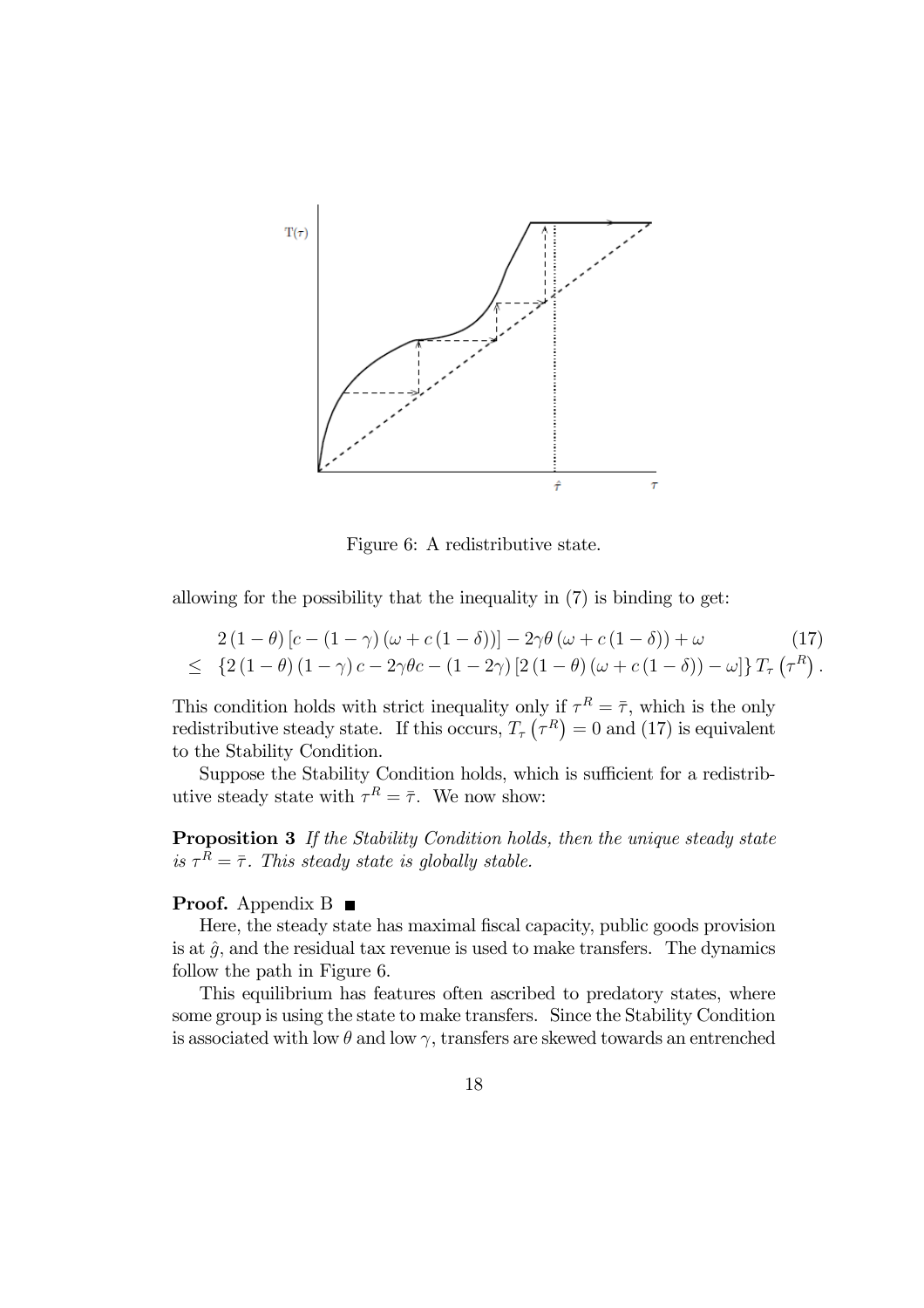incumbent group. If there were a shift in power, the new incumbent would be happy to maintain existing fiscal capacity, as it can expect to continue the redistribution in its own favor.

If  $\alpha$  is low, then this long-run equilibrium will also be associated with a lower level of public goods than the common-interest state. In other words, the redistributive steady-state is consistent with a large state, in terms of tax take, along with a low level of common-interest good spending.

As for the comparative statics within this regime, a country with weaker political institutions (lower  $\theta$ ), all else equal, will have a different distribution of expenditure with a higher share going to transfers at the expense of public goods. Naturally, the same shift will apply for a country with a lower demand for public goods (lower  $\alpha$ ).

#### 5.3 A Weak State

We now consider what happens when neither the Cohesiveness nor the Stability Condition hold. In other words, we look at a state, which combines a lack of checks and balances (low  $\theta$ ) with high political instability (γ much above zero). The following proposition describes the outcome in such a state.

Proposition 4 If neither the Cohesiveness nor the Stability Conditions holds, then a unique, globally stable steady state exists at  $\tau^W = \hat{\tau}$ .

These results are illustrated in Figure 7.

The logic of fiscal under-development is simple. Such a state is insufficiently cohesive to accumulate sufficient fiscal capacity to provide anything near the Lindahl-Samuelson level of the public good. (This would be at the intersection of the dotted line with the 45-degree line in Figure 7.) Also, it never reaches (or remains in) the redistributive regime. Due to the high rate of political turnover, incumbents are sufficiently shortsighted that they do not have sufficient incentives to build (or retain) high levels of fiscal capacity for the purpose of future redistribution. We observe a weak state with low capability of raising revenue.

#### 5.4 Discussion

While too simple to take directly to the data, the three-way classification of states appears to have some relevance to contemporary discussions of state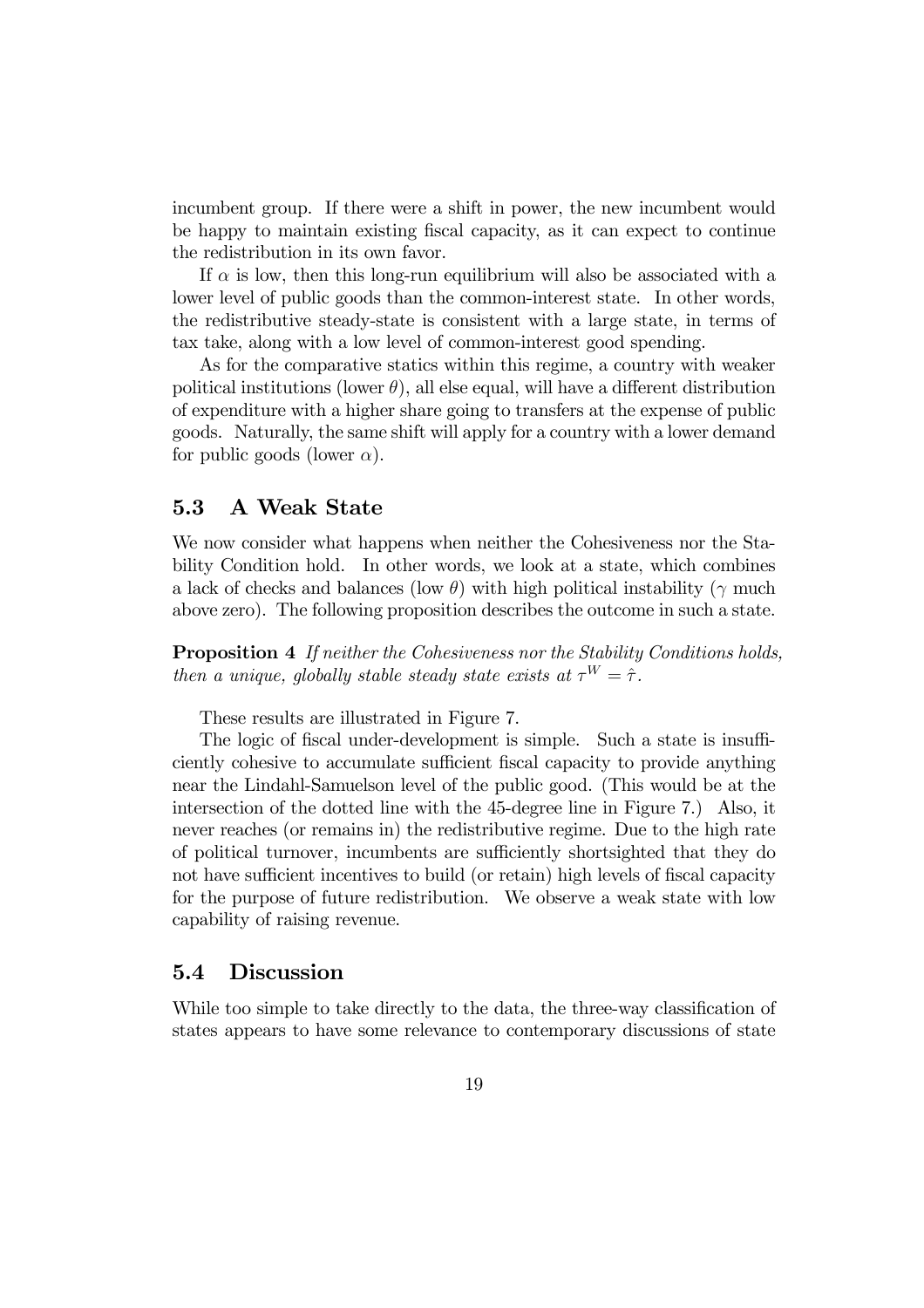

Figure 7: Fiscal capacity in a weak state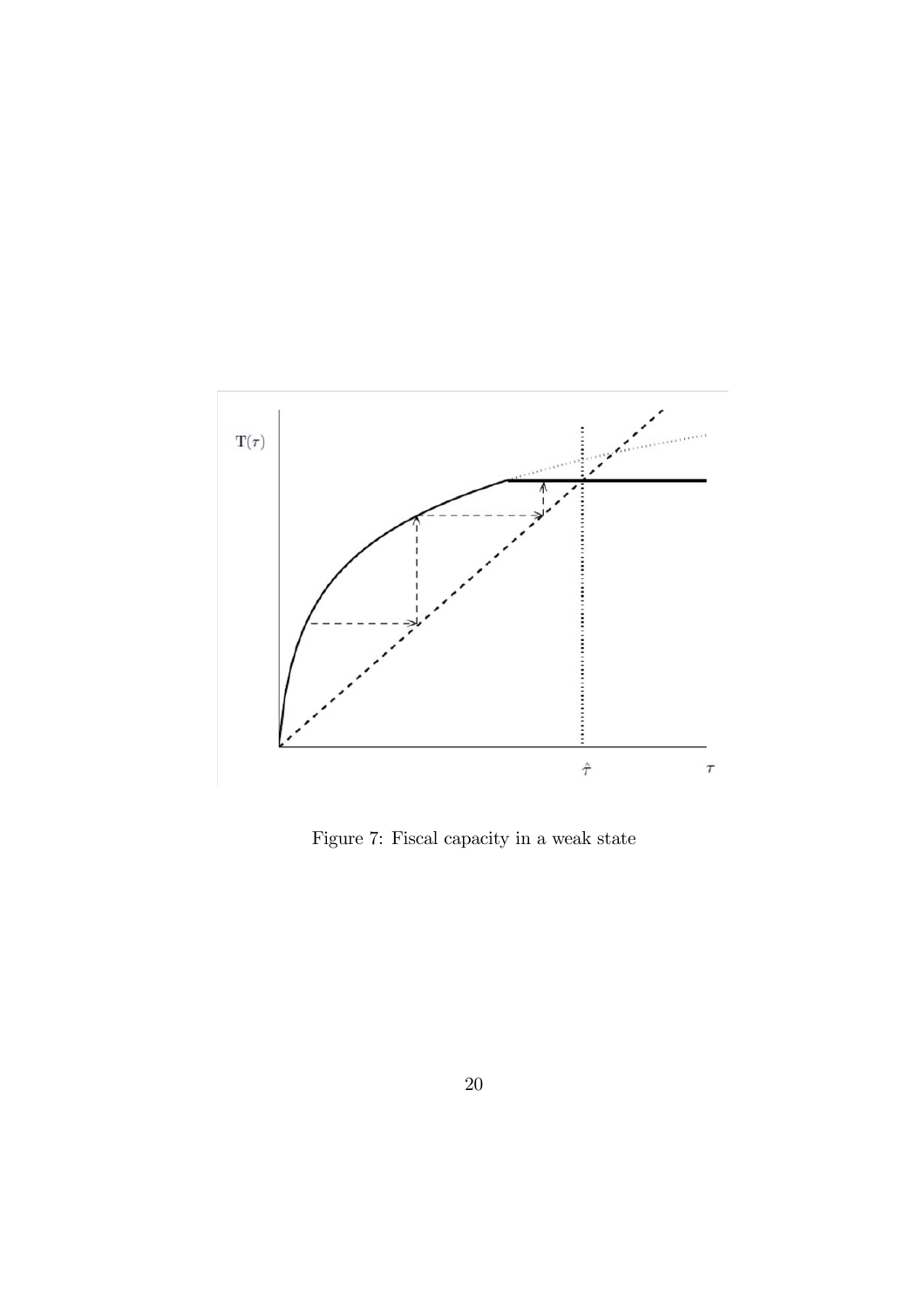building. An interesting finding is that  $\alpha$ , the demand for public goods, does not determine which regime the state ends up in, although it does determine the equilibrium size of the common-interest state and the dynamic path towards equilibrium. The claim, as in Herbst (2000), that Africa could break the weak-state trap by fighting wars thus rings hollow in the model. Even though (the risk of) war could indeed raise the level of public spending, this regime would not be sustainable unless accompanied by a rise in  $\theta$ . In a similar vein, the weak-state trap could explain the observation by Centeno (1997) that Latin America may be an exception to the Tilly hypothesis. In our model, wars lead to sustainable state development only where  $\theta$  is high enough.

The model suggests an interesting interaction between our two political economy dimensions: cohesiveness and instability  $(\theta \text{ and } \gamma)$ . The effect of political instability  $(\gamma)$  is only relevant to the path of fiscal-capacity investment when political institutions permit the exploitation of minorities  $(\theta$  not close to  $\frac{1}{2}$ ).

Our model also has predictions for what happens when the economy becomes more productive. Within the common-interest regime, this leads to growth in fiscal capacity. But an upward shift up of  $\omega$  will cut  $\omega/(\omega - c\delta)$ and hence decrease the probability that the Cohesiveness Condition is satisfied. The mechanism is that private-sector growth reduces the proportion of resources needed to maintain fiscal capacity in steady state, and this gives room for more public goods driving down their steady-state marginal utility. This suggests that, in a richer model, ongoing growth may eventually drive the economy into a redistributive state, if and when the demand for public goods has been saturated.

Finally, we make a few remarks on welfare. As we have already noted, when the Cohesiveness Condition holds the social optimum (by the Utilitarian criterion) obtains. This outcome is, of course, Pareto efficient. The redistributive state outcome is also Pareto efficient. If there is a failure of political resource allocation, it is distributive with one group tending to benefit more than another from holding office. This is clearest in the limit as  $\gamma$  goes to zero. The welfare economics of weak states is somewhat different, raising the possibility of Pareto inefficient policy choices, what Besley and Coate  $(1998)$  call "political failure".<sup>7</sup> Both groups could, in principle, get together and make themselves better off by picking more state capacity

<sup>7</sup>See also the wider discussion of these issues in Acemoglu (2003).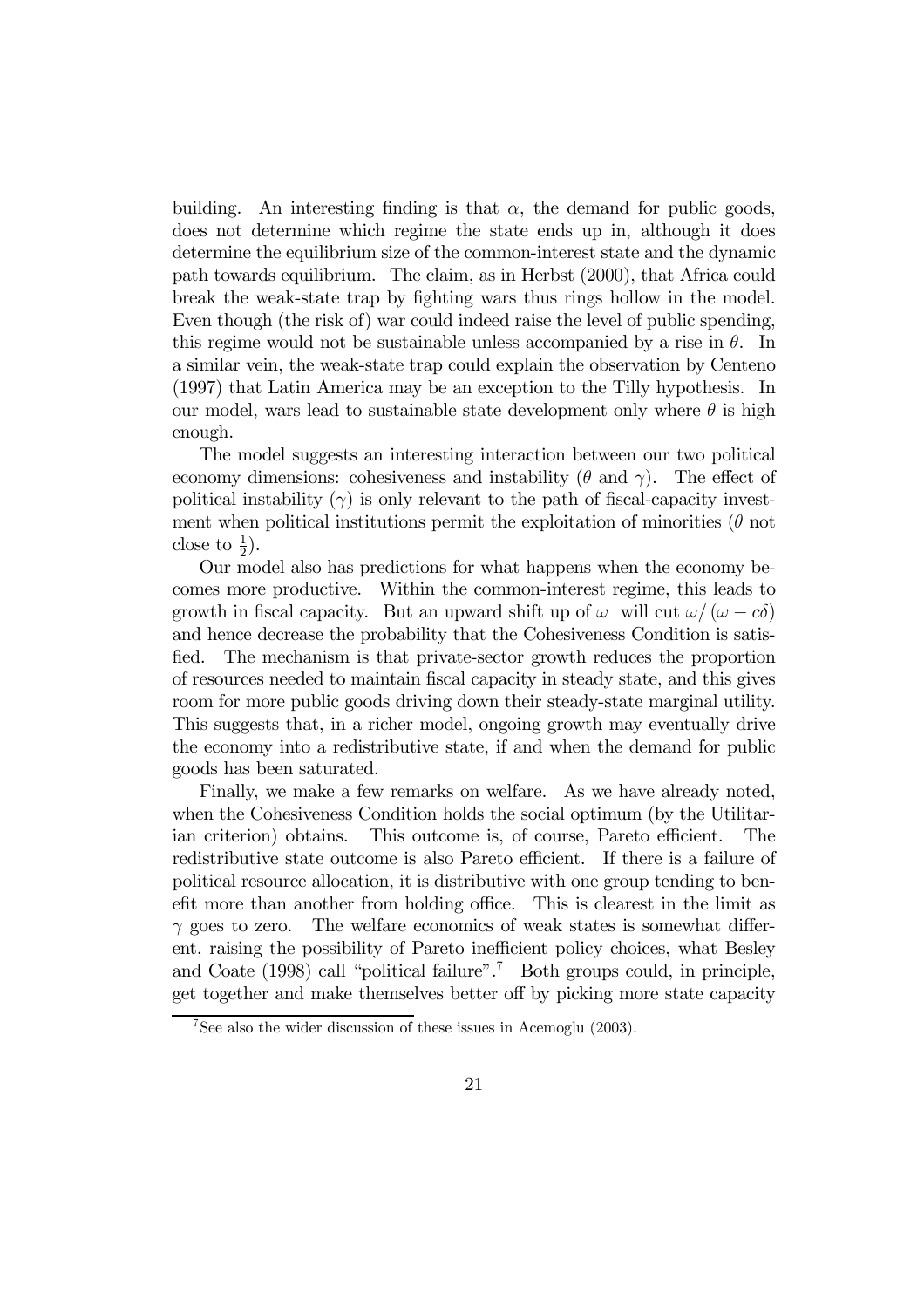and restricting the use of transfers. However, this would not be incentive compatible in the present model since  $\theta$  is low – i.e., political institutions are not cohesive enough — meaning that groups cannot commit to abstain from using future holds on power to redistribute in their own favor. This suggests that political reform could be potentially valuable and it would be interesting to investigate the conditions under which such reform could be (credibly) undertaken

## 6 Conclusions

Development of state capabilities such the ability to raise taxes is an important feature of economic development. This paper puts forward a dynamic approach to studying investments in state capacity. It gives a transparent sense of how two dimensions of political decision making — cohesiveness and stability — impact on dynamic paths of state development. One specific result is the possibility of weak states, where the low capacity to raise revenue reflects a combination of non-cohesive institutions and political instability.

Our analysis suggests possible directions for theoretical development. The model assumes no growth in the private economy (constant  $\omega$ ), nor does it permit technological change in the creation of fiscal capacity (constant c). It would be interesting to allow for either or both. We have also abstracted from other kinds of investments by government to improve private economic outcomes, such as investments in legal capacity. Introducing legal capacity as in Besley and Persson (2009) would obviously add a second state variable.

Similarly, it would be interesting and challenging to introduce public debt in our framework. Credibility of public debt would hinge, in part, on sufficient incentives to invest in future fiscal capacity to support debt repayment given other priorities. If this was credible, a government would be able to use debt finance to accelerate its accumulation of fiscal capacity. Moreover, lack of credibility in debt issue might impose a further burden on weak states.

Ideally, we should also endogenize the exogenous parameters: cohesiveness and stability in the political system ( $\theta$  and  $\gamma$ ). Full-fledged dynamic analyses of political and economic institution building, or of economic institutions and political violence (an important source of instability, as in Besley and Persson (2010)), are interesting but difficult tasks.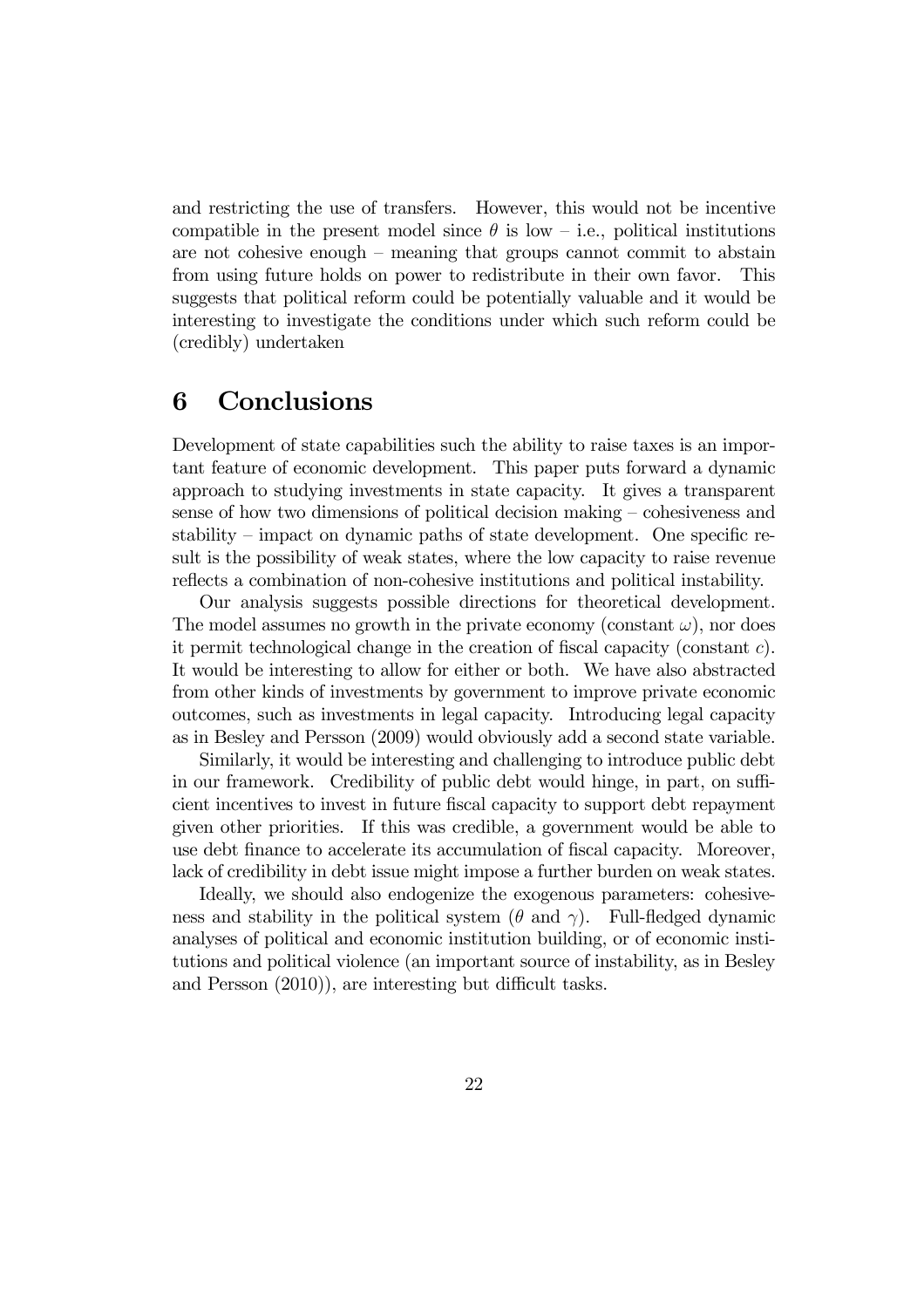# A Derivation of Differentiable Symmetrical MPE

First, apply the envelope theorem to (5) to obtain

$$
U_{\tau}^{I}(\tau) = \alpha V_{g}(g) \left[\omega + c(1 - \delta)\right] - \omega.
$$
 (18)

We cannot, however, use the envelope theorem to differentiate  $U^{O}(\tau)$  in (8). Instead, we exploit the assumption that the incumbent's policy rules  $\tau' = T(\tau)$  and  $G(\tau)$  are differentiable almost everywhere. Then:

$$
U_{\tau}^{O}(\tau) = +2\theta \left[ \omega + c\left(1-\delta\right) - G_{\tau}\left(\tau\right) - cT_{\tau}\left(\tau\right) \right] - \omega + \left[ \gamma U_{\tau}\left(\tau'\right) + \left(1-\gamma\right)U_{\tau}^{O}\left(\tau'\right) \right] T_{\tau}(\tau). \tag{19}
$$

Now note that whenever (6) holds with equality,

$$
G_{\tau}(\tau) = \omega + (1 - \delta) c - cT_{\tau}(\tau),
$$

while when  $g = \hat{g}$ ,

$$
G_{\tau}\left( \tau\right) =0.
$$

We can summarize these two equations compactly as

$$
G_{\tau}(\tau) = \left[\omega + (1 - \delta)c - cT_{\tau}(\tau)\right]J(\tau),\tag{20}
$$

where

$$
J(\tau) \equiv \begin{cases} 1 & \tau < \hat{\tau} \\ 0 & \tau > \hat{\tau} \end{cases}
$$

and  $\hat{\tau}$  is defined implicitly by

$$
\alpha V_g \left( \hat{\tau} \left[ \omega + c \left( 1 - \delta \right) \right] - c \mathcal{T} \left( \hat{\tau} \right) \right) = 2\omega \left( 1 - \theta \right),\tag{21}
$$

giving the tax rate that ensures that government expenditure is at its cutoff point  $\hat{g}$ , and above which redistributive transfers are positive.

Substituting (20) into (19) yields

$$
U_{\tau}^{O}(\tau) = \alpha V_{g}(g) [\omega + (1 - \delta) c - cT_{\tau}(\tau)] J(\tau)
$$
  
+2\theta [\omega + c(1 - \delta) - cT\_{\tau}(\tau)][1 - J(\tau)] - \omega  
+ [\gamma U\_{\tau}(\tau') + (1 - \gamma) U\_{\tau}^{O}(\tau')] T\_{\tau}(\tau),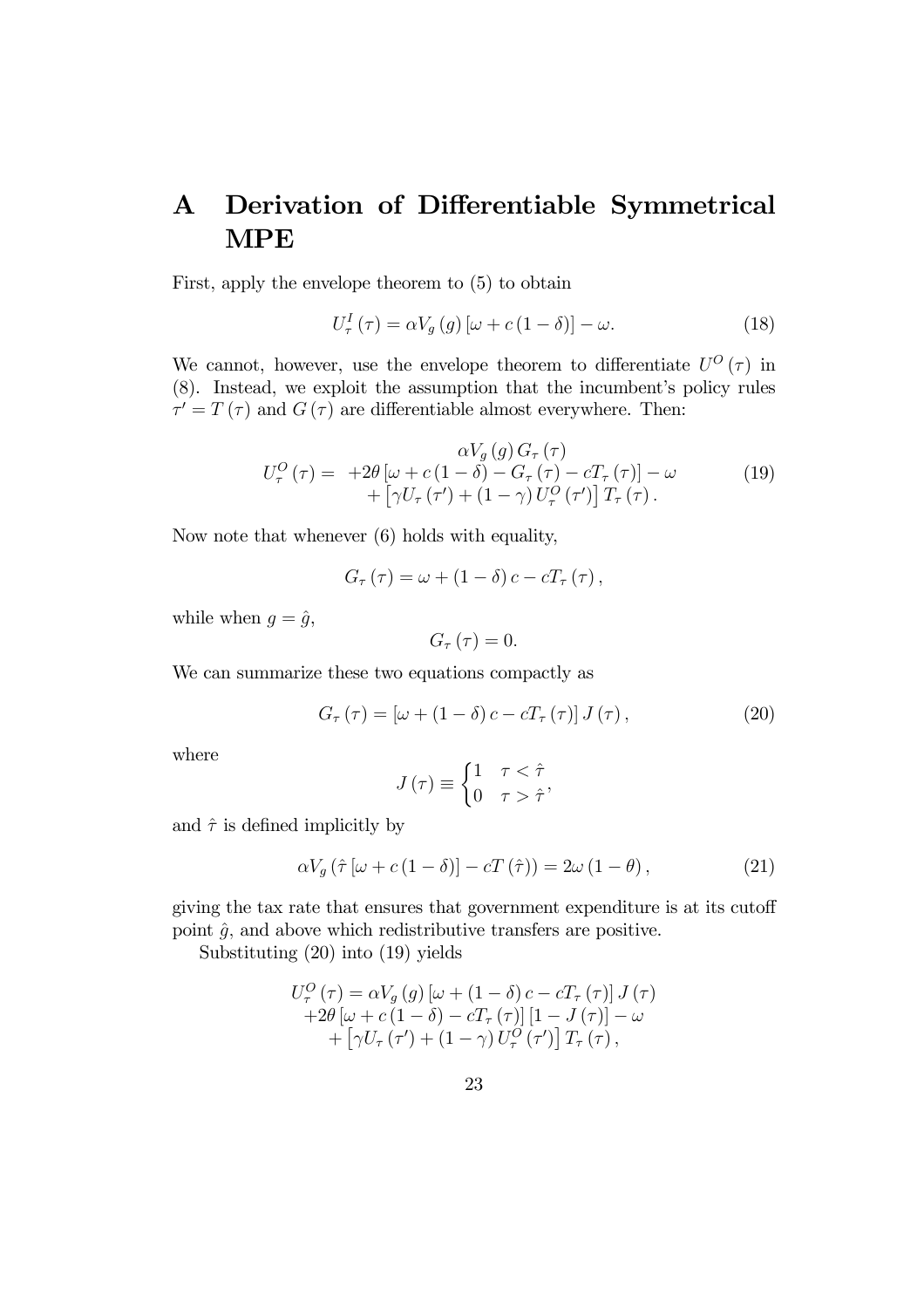which in turn yields

$$
U_{\tau}^{O}(\tau) = \left[\alpha V_{g}(g) J(\tau) + 2\theta (1 - J(\tau))\right] \left[\omega + c(1 - \delta) - cT_{\tau}(\tau)\right] - \omega + \left[\gamma U_{\tau}(\tau') + (1 - \gamma) U_{\tau}^{O}(\tau')\right] T_{\tau}(\tau). \tag{22}
$$

We now note that

$$
\gamma U_{\tau}^{I}(\tau') + (1 - \gamma) U_{\tau}^{O}(\tau') = \frac{1 - \gamma}{\gamma} \left[ \begin{array}{c} \left( \frac{\gamma^{2}}{1 - \gamma} - (1 - \gamma) \right) U_{\tau}^{I}(\tau') \\ + (1 - \gamma) U_{\tau}^{I}(\tau') + \gamma U_{\tau}^{O}(\tau') \end{array} \right].
$$

Using  $(10)$  and  $(21)$ , this becomes

$$
\gamma U_{\tau}^{I}(\tau') + (1 - \gamma) U_{\tau}^{O}(\tau') = \frac{\frac{2\gamma - 1}{\gamma} [\alpha V_{g}(g) (\omega + c(1 - \delta)) - \omega]}{+\frac{1 - \gamma}{\gamma} c \alpha V_{g}(g)}.
$$

Replacing this back in (22) gives

$$
U_{\tau}^{O}(\tau') = [\alpha V_g(g) J(\tau) + 2\theta (1 - J(\tau))] [\omega + c (1 - \delta) - cT_{\tau}(\tau)] - \omega + \left[ \frac{2\gamma - 1}{\gamma} [\alpha V_g(g) (\omega + c (1 - \delta)) - \omega] + \frac{1 - \gamma}{\gamma} c\alpha V_g(g) \right] T_{\tau}(\tau).
$$

Returning to (10) and using (21) and this last equation, we obtain:

$$
c\alpha V_g(g) = \begin{bmatrix} \alpha V_g(g') \left\{ \left[ \omega + c(1-\delta) \right] \left[ 1 - \gamma + \gamma J(\tau') \right] + cT_{\tau}(\tau') \left[ 1 - \gamma - \gamma J(\tau') \right] \right\} \\ -\omega + 2\gamma \theta (1 - J(\tau')) \left[ \omega + (1 - \delta) c - cT_{\tau}(\tau') \right] \\ - (1 - 2\gamma) \left[ \alpha V_g(g'') \left( \omega + c(1 - \delta) \right) - \omega \right] T_{\tau}(\tau') \end{bmatrix}.
$$

More specifically, when the incumbent chooses  $\tau' > \hat{\tau}$ , then  $J(\tau') = 0$  and this equation becomes:

$$
c\alpha V_g(g) = 2(1 - \theta)(1 - \gamma) [\omega + c(1 - \delta) + cT_\tau(\tau')]
$$

$$
-\omega + 2\gamma \theta [\omega + c(1 - \delta) - cT_\tau(\tau')]
$$

$$
-(1 - 2\gamma) [\alpha V_g(g'')(\omega + c(1 - \delta)) - \omega] T_\tau(\tau').
$$

When  $\tau' \leq \hat{\tau}$  then  $J(\tau') = 1$  and

$$
c\alpha V_g(g) = \alpha V_g(g')\left[\omega + c(1-\delta)\right] - \omega
$$
  
-(1-2 $\gamma$ )\left[\alpha V\_g(g'')\left(\omega + c(1-\delta)\right) - \omega - c\alpha V\_g(g')\right]T\_\tau(\tau').

These last two equations give (12) and (13), respectively.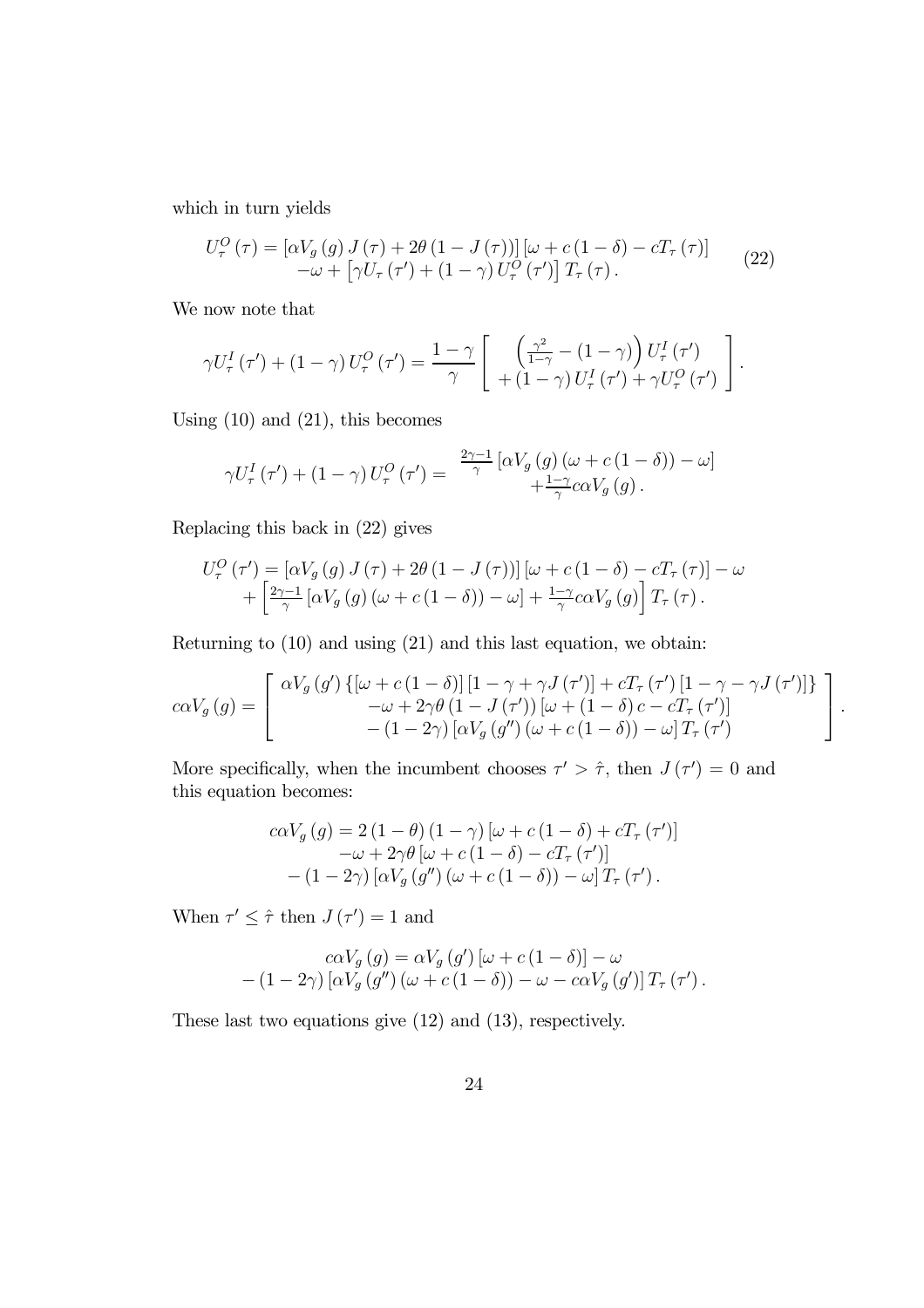## B Proofs of propositions

## B.1 Proposition 1

The first-order conditions of the Pigovian planner's problem are

$$
\alpha V_g(g) = \lambda + 1,\tag{23}
$$

where  $\lambda \geq 0$  is the Lagrange multiplier on (6) and

$$
(\lambda + 1) c = U_{\tau}(\tau') = (\lambda' + 1) c (1 - \delta) + \omega \lambda'.
$$

The second equality utilizes the envelope theorem and  $\lambda'$  is the multiplier in the following period. This is a linear difference equation in  $\lambda$ :

$$
\lambda' = \frac{c}{c(1-\delta) + \omega} \lambda + \frac{c\delta}{c(1-\delta) + \omega}.
$$
 (24)

This equation has a unique steady state at

$$
\lambda^* = \frac{c\delta}{\omega - c\delta}
$$

where  $\lambda^* > 0$  iff  $\omega > c\delta$ , which holds by Assumption 1. Moreover, this steady state is stable if  $\theta$   $\lambda$   $\lambda$ 

$$
\frac{\partial \Delta \lambda}{\partial \lambda} |_{\lambda = \lambda^*} = \frac{c}{c(1 - \delta) + \omega} - 1 < 0,\tag{25}
$$

where the last inequality holds since  $\omega > c\delta$ .

When  $\lambda > 0$ , (6) holds with equality and the economy is in the commoninterest regime. Thus the economy has a unique steady state in the commoninterest regime with

$$
\alpha V_g(g^*) = \lambda^* + 1 = \frac{\omega}{\omega - c\delta},
$$

as claimed in the proposition. As (24) is a linear difference equation, condition (25) implies that the economy converges to this steady state for any initial  $\tau$  such that  $\lambda > 0$ .

Now consider an economy beginning in the redistributive regime, so that  $\lambda_0 = 0$ . (24) gives:

$$
\lambda_1 = \frac{c\delta}{c\left(1 - \delta\right) + \omega},
$$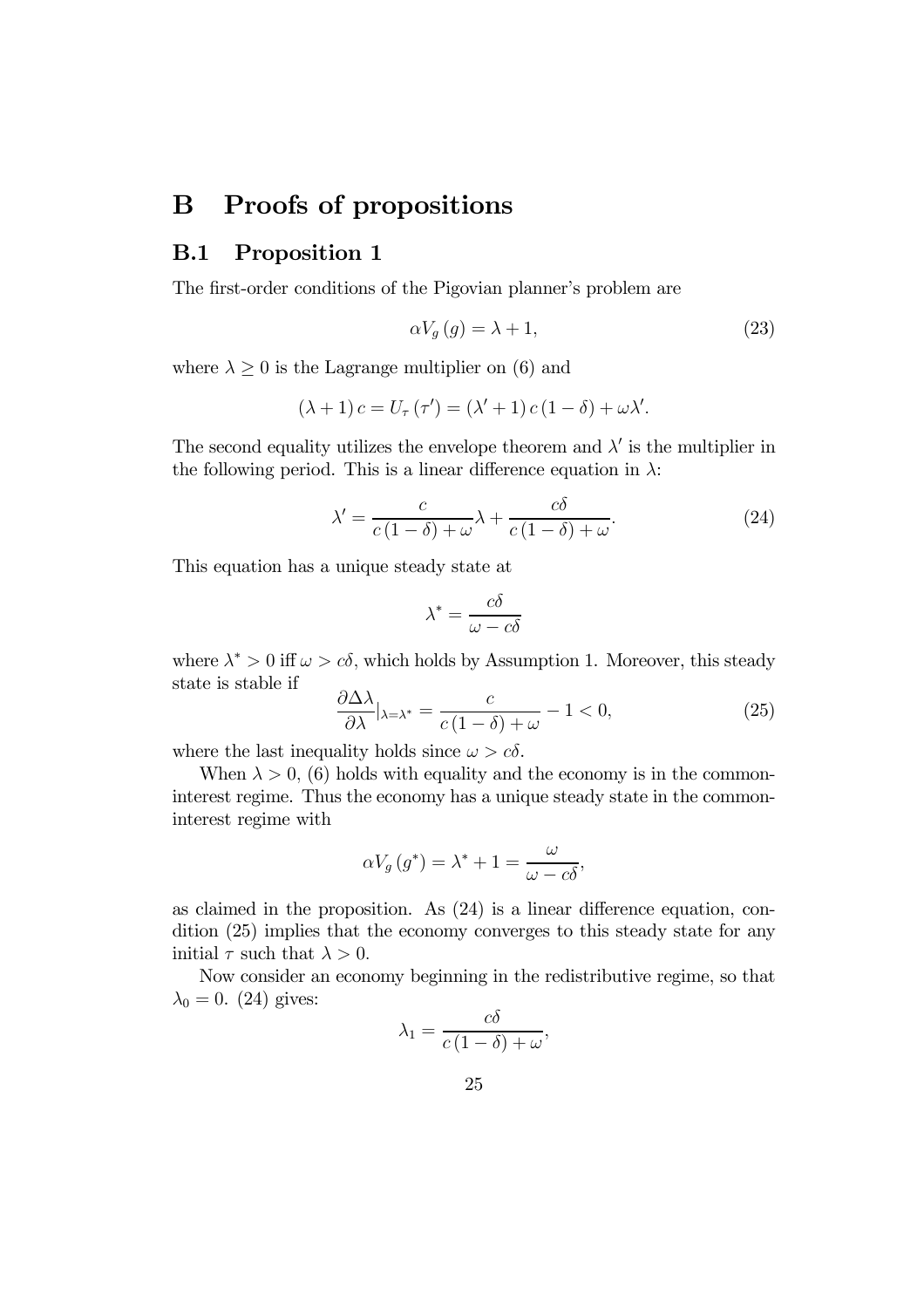so that

$$
0<\lambda_1<\lambda^*.
$$

Then, (23) yields

$$
1 < \alpha V_g\left(g_1\right) < \alpha V_g\left(g^*\right).
$$

This implies that the economy jumps immediately to the same level of fiscal capacity as is in the common-interest regime, but above the steady state, and then gradually converges to the steady state. In fact, fiscal capacity jumps exactly to  $\hat{\tau}$ . This is due to the fact that the Pigovian planner faces a standard dynamic programing problem, with a concave objective function and the budget constraint reflecting a convex set. The policy  $T(\tau)$  function is therefore concave, which requires  $T(\tau) = \hat{\tau} \,\forall \tau > \hat{\tau}$ .

The global stability of the steady state follows from the fact that the  $T(\tau)$ function can cross the 45-degree angle only once in the common-interest regime at  $q^*$ . The local stability of the steady state implies that in the common-interest regime  $T(\tau)$  is above the 45-degree line for  $T(\tau) < \tau^*$ and below the 45-degree line for  $T(\tau) > \tau^*$ . As we have also seen that the economy jumps to the common-interest regime after any period in the redistributive regime, the steady state is globally stable.

#### B.2 Proof of Proposition 2

We have established the existence of the steady state in the text. To complete the proof, it remains to be shown that this steady state is unique and globally stable under the Cohesiveness Condition.

As a first step, we show that the steady state of Proposition 2 is locally stable. Consider what the incumbent believes about his successor's behavior in the conjectured equilibrium path. Updating (16) we obtain:

$$
c\alpha V_g(g') = \alpha V_g(g'')\left[\omega + c(1-\delta)\right] - \omega.
$$

Thus the last two lines in (13) are equal to zero. But then the first line of the same equation indicates that the belief that behavior is time-consistent is confirmed in equilibrium. This verifies that the conjectured equilibrium path is indeed an equilibrium.

We now consider the stability of this steady state along this equilibrium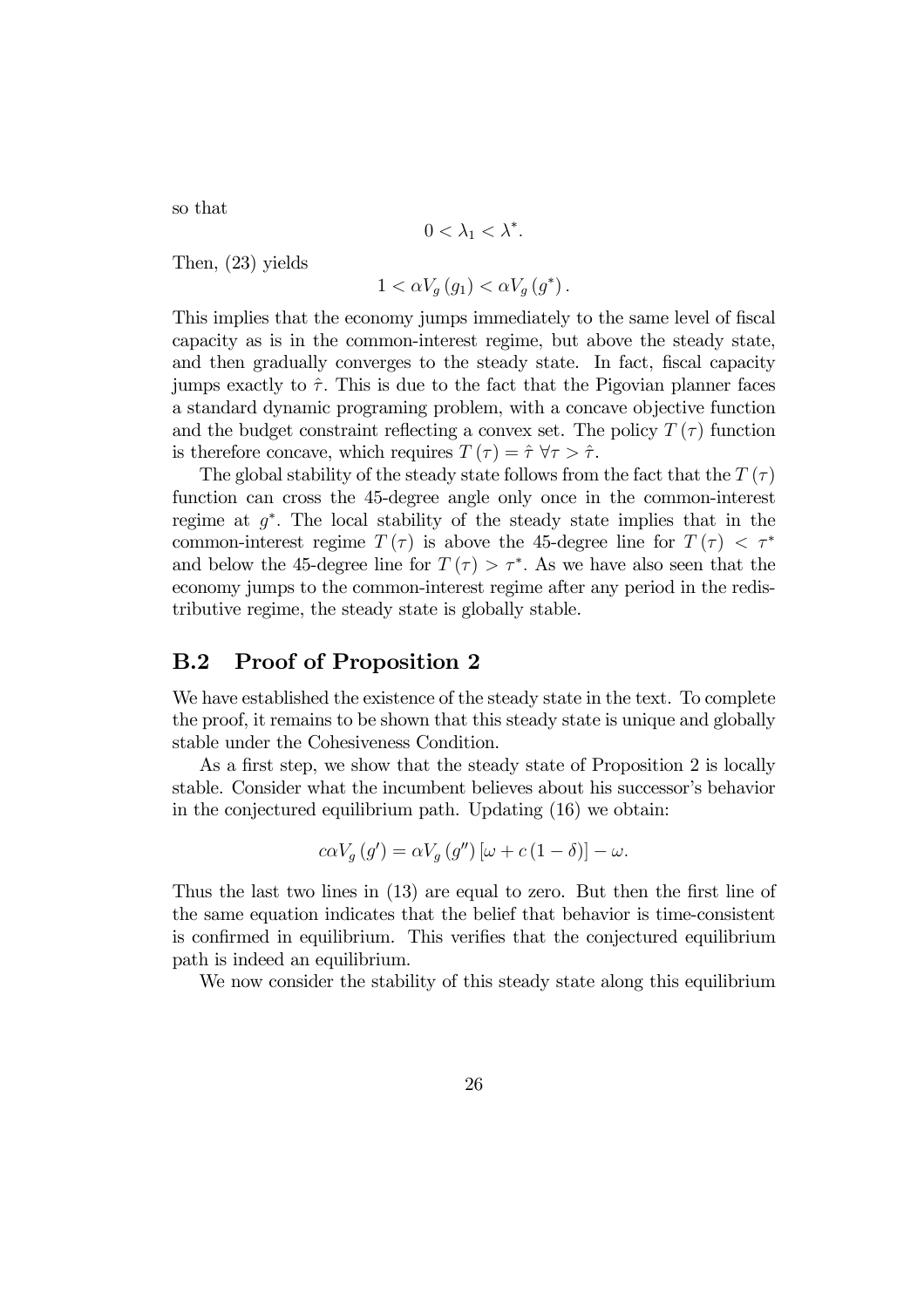path. (13) can be rewritten as:

$$
h(\tau_s, \tau_{s+1}, \tau_{s+2})
$$
  
=  $-\alpha V' [\tau_{s+1} (\omega + (1 - \delta) c) - c \tau_{s+1})$   
=  $- \alpha V' [\tau_{s+1} (\omega + (1 - \delta) c) - c \tau_{s+2}] (\omega + c (1 - \delta)) + \omega$   
= 0

We take a Taylor-series approximation around  $\tau_s = \tau_{s+1} = \tau_{s+2} = \tau^C$ , to obtain:

$$
h \cong h\left(\tau^{C}\right) + \frac{\partial h\left(\tau^{C}\right)}{\partial \tau_{s}}\left[\tau_{s} - \tau^{C}\right] + \frac{\partial h\left(\tau^{C}\right)}{\partial \tau_{s+1}}\left[\tau_{s+1} - \tau^{C}\right] + \frac{\partial h\left(\tau^{C}\right)}{\partial \tau_{s+2}}\left[\tau_{s+2} - \tau^{C}\right].
$$

Let  $\psi_s \equiv \tau_{s+1}$ , then this second-order difference equation can be rewritten as a bivariate first-order difference equation:

$$
\left(\begin{array}{c} \tau_{s+1} \\ \psi_{s+1} \end{array}\right) = \left(\begin{array}{cc} 0 & 1 \\ -1 & \frac{c^2 + (\omega + c(1-\delta))^2}{c(\omega + c(1-\delta))} \end{array}\right) \left(\begin{array}{c} \tau_s \\ \psi_s \end{array}\right).
$$

A simple phase diagram demonstrates that this system is saddle-point stable. Thus the system converges to the common interest steady state beginning at a level of fiscal capacity sufficiently close to the common-interest steady state.

Now consider an incumbent entering a period with  $\tau \geq \hat{\tau}$ , so that redistributive transfers are provided. We conjecture, and verify, that it is optimal for him to choose  $\tau' = T(\tau) = \tilde{\tau} \,\forall \tau > \hat{\tau}$ , where  $\tilde{\tau}$  is defined by:

$$
2(1 - \theta)c = \alpha V_g \left(\tilde{\tau} \left(\omega + (1 - \delta)c\right) - cT\left(\tilde{\tau}\right)\right) \left[\omega + c\left(1 - \delta\right)\right] - \omega, \tag{26}
$$

and where  $T(\tilde{\tau})$  is the incumbent's reaction function along the dynamic path defined in  $h(\tau_s, \tau_{s+1}, \tau_{s+2})=0$  above. Our conjecture implies that the incumbent's successor will also choose  $T(\tau') = \tilde{\tau} \,\forall \tau > \hat{\tau}$ . Then  $T_{\tau}(\tau') = 0$ for all  $\tau' > \hat{\tau}$ . If the incumbent were to to choose  $\tau' > \hat{\tau}$ , then the relevant first-order condition is (12), rewritten here as:

$$
2(1 - \theta)c = 2[(1 - \theta)(1 - \gamma) + \gamma\theta] [\omega + c(1 - \delta)] - \omega.
$$

But as the Stability Condition does not hold, this equality cannot hold. In fact, the left-hand side (the marginal value of consuming a unit of fiscal capacity) is always larger than the right-hand side (the marginal value of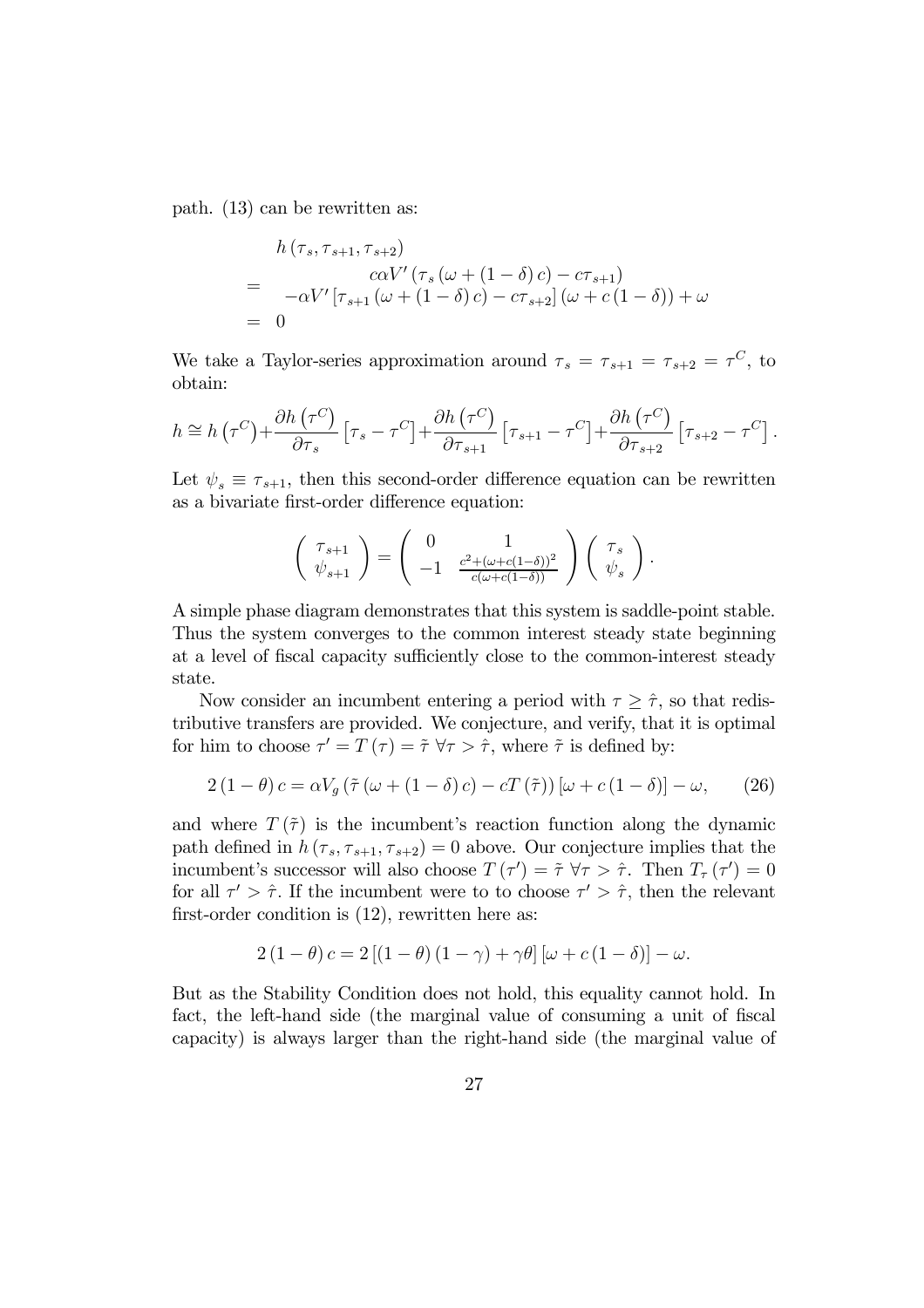accumulating a unit of fiscal capacity). Thus the incumbent would like to decumulate fiscal capacity until  $\tau' \leq \hat{\tau}$ . But then the incumbent chooses  $\tau'$ based on (13), which now can be rewritten as:

$$
2(1 - \theta) c = \alpha V_g(g') \left[\omega + c(1 - \delta)\right] - \omega.
$$

Replacing the successor's budget constraint  $g' = \tau' (\omega + (1 - \delta) c) + T (\tau')$ exactly gives (26).

Next we show that no incumbent in the common-interest regime will ever choose  $\tau \geq \hat{\tau}$ . Given that  $(1)$   $T_{\tau}(\tau') = 0 \ \forall \tau' > \hat{\tau}$ ,  $(2) \alpha V_g(G) \geq 2(1 - \theta)$ and (3) does not hold, the first-order condition (12) can never hold and it cannot be optimal to choose  $\tau > \hat{\tau}$ .

We now show that the steady state is unique. We have seen that  $\tau' < \hat{\tau}$ for all  $\tau > \hat{\tau}$  there can be no additional steady state in the redistributive regime. In the common-interest regime, we have assumed that  $T_{\tau}(\tau) \neq \frac{1}{1-2\gamma}$ . However, in principle, (14) can also be satisfied if if  $T_{\tau}(\tau) = \frac{1}{1-2\gamma}$  holds. There may be a steady state in the common-interest regime where  $T_{\tau}(\tau) =$  $\frac{1}{1-2\gamma}$ , in addition to the one established in Proposition 2. To understand the implications of such a steady state, notice that  $\frac{1}{1-2\gamma} \in \{(-\infty, -1), (1, \infty)\},\$ because  $\gamma \in (0, 1)$ . This candidate steady state must therefore occur when  $T(\tau)$  crosses the 45-degree line from above (below) at a slope exceeding 1 in absolute value, if  $\gamma > \frac{1}{2}$   $(\gamma < \frac{1}{2})$ .

If  $\gamma > \frac{1}{2}$ , no such steady state can exist. Otherwise,  $T(\tau)$  would have to twice cross the 45-degree line from above without ever crossing it from below. This contradicts the assumption of the differentiability of  $T(\tau)$ .

If on the other hand  $\gamma < \frac{1}{2}$ , there are two possibilities. First, the candidate steady state could be at a level of  $\tau$  below the steady state of Proposition 2. But this implies that for any  $\tau$  lower than  $\tau^{SS}$  defined by  $T_{\tau}(\tau^{SS}) = \frac{1}{1-2\gamma}$ , the economy converges to  $\tau = 0$ . As the marginal utility of public good provision is infinite when  $\tau = 0$ , this must violate the intertemporal optimality for some  $\tau$ . Second, the candidate steady state could be to the right of the steady state of Proposition 2. But this implies that  $T(\tau) > \hat{\tau}$  for some  $\tau < \hat{\tau}$ . But we have shown above that  $T(\tau) > \hat{\tau}$  for  $\tau \leq \hat{\tau}$  violates the assumptions of the proposition. Thus no other steady state exists.

We have demonstrated that  $\tau^C$  is a locally stable steady state and therefore  $T(\tau)$  crosses the 45-degree angle from above in the common-interest regime. In the redistributive regime, incumbents decumulate fiscal capacity to enter the common-interest regime in the following period.  $\tau^C$  is therefore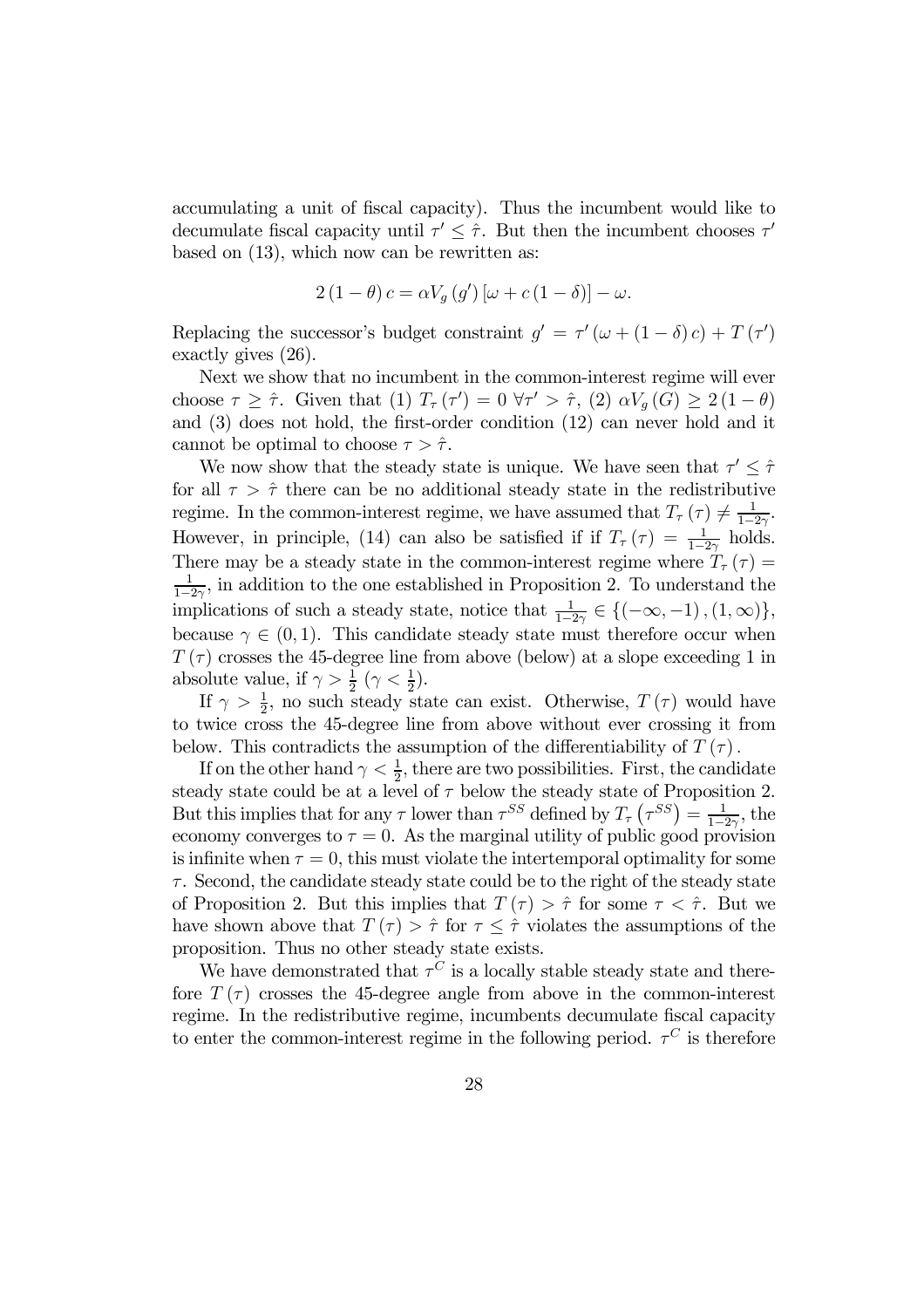globally stable.

#### B.3 Proof of Proposition 3

We begin by noting that when  $\tau > \hat{\tau}$ , then  $c \alpha V_g(g) = 2(1 - \theta) c$  and neither  $(12)$  nor  $(13)$  contain  $\tau$ . Thus the current level of fiscal capacity is immaterial for the choice of next period's fiscal capacity. This gives  $T_{\tau}(\tau)=0 \,\forall \tau \geq \hat{\tau}$ . Then, (17) becomes:

$$
2(1 - \theta)[c - (1 - \gamma)(\omega + c(1 - \delta))] - 2\gamma\theta(\omega + c(1 - \delta)) + \omega \leq 0,
$$

holding with strict inequality only if  $\tau' = \overline{\tau}$ . But this is equivalent to the Stability Condition which holds by assumption. Thus  $T(\tau) = \overline{\tau} \,\forall \tau > \hat{\tau}$  and  $\bar{\tau}$  is the unique steady state in the redistributive regime.

Now, consider the common-interest regime. We have seen that the commoninterest steady state  $\tau^C$  does not exist if the Cohesiveness Condition is violated. As the Cohesiveness and Stability Conditions are mutually exclusive,  $\tau^C$  is not a candidate steady state.

However, as discussed in the proof of Proposition 2, an additional commoninterest steady state with  $T_{\tau}(\tau^{SS}) = \frac{1}{1-2\gamma}$  may exist. As in that proof,  $\gamma < \frac{1}{2}$ would imply that  $\tau$  converges to zero for any  $\tau < \tau^{SS}$ , which must violate (13) for some level of  $\tau$ .

If  $\gamma > \frac{1}{2}$ ,  $T_{\tau}(\tau^{SS}) = \frac{1}{1-2\gamma}$  implies that  $T(\tau)$  crosses the 45-degree line from above at this candidate steady state, with a slope below −1. Second, note that  $\lim_{\tau\to 0} T(\tau) = 0$ . This follows directly from (6). As shown in Figure 8 below, these two facts, together with the continuity of  $T(\tau)$ , imply that there is some  $\tilde{\tau} < \tau$  where  $T(\tilde{\tau}) = \tau^{SS}$ . Then at  $\tau = \tilde{\tau}$ , (13) becomes

$$
\frac{\begin{bmatrix}\n\alpha V_g\left((\omega - c\delta)\tau^{ss}\right)\left[\omega + c\left(1 - \delta\right)\right] \\
-\omega - c\alpha V_g\left((\omega + (1 - \delta)c)\tilde{\tau} - c\tau^{SS}\right) \\
\alpha V_g\left((\omega - c\delta)\tau^{ss}\right)\left(\omega + c\left(1 - \delta\right)\right)\n\end{bmatrix}}{-\omega - c\alpha V_g\left((\omega - c\delta)\tau^{ss}\right)} = (1 - 2\gamma) T_\tau \left(\tau^{SS}\right).
$$

But, since  $T_{\tau}(\tau^{SS}) = \frac{1}{1-2\gamma_{\tau}}$ , this equation can only hold if  $\tilde{\tau} = \tau^{SS}$ , which contradicts the definition of  $\tilde{\tau}$ . Thus this second steady state does not exist.

As no steady state exists in the common-interest regime, the continuity of  $T(\tau)$  requires that  $T(\tau) > \tau \,\forall \tau < \hat{\tau}$  or  $T(\tau) < \tau \,\forall \tau < \hat{\tau}$ . But the latter again assumes a path of  $\tau$  that converges to zero, thus violating (13). With  $T(\tau) > \tau \,\forall \tau < \hat{\tau}$  and  $T(\tau) = \bar{\tau} \,\forall \tau > \hat{\tau}$ , the steady state of Proposition 3 is globally stable.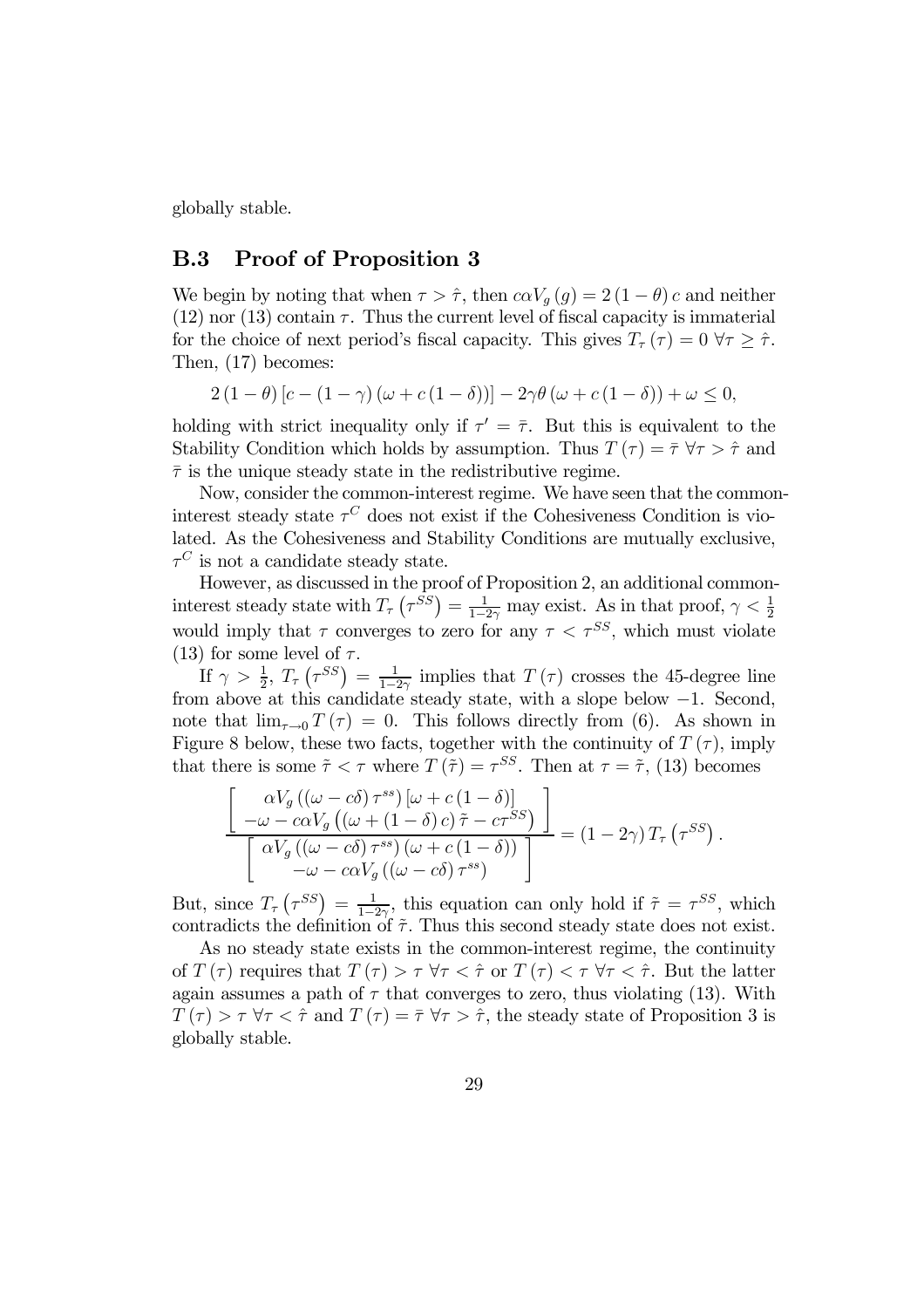

Figure 8: Counterfactual common-interest steady state in redistributive state

### B.4 Proposition 4

We first show that  $T(\tau) \leq \hat{\tau} \,\forall \tau > \hat{\tau}$ . In words, if rents are available to the incumbent, she will always choose to scrap fiscal capacity in favour of rents and leave her successor in the common-interest regime.

To verify that this is true, notice that  $\tau$  does not appear in (12) when  $\tau = \hat{\tau}$  (giving  $\alpha cV_g(g) = 2(1 - \theta)c$ ). Thus the choice  $T(\tau)$  is unaffected by the value of  $\tau$  when  $\tau > \hat{\tau}$  and a choice  $\tau' > \hat{\tau}$  would imply remaining at a constant level of  $\tau$  henceforth. Then (17) holds and  $T_{\tau}(\tau')=0$ . But then

$$
2(1 - \theta) [c - (1 - \gamma) (\omega + c(1 - \delta))] - 2\gamma \theta (\omega + c(1 - \delta)) + \omega \leq 0,
$$

which exactly gives the the Stability Condition, which is assumed not to hold. Thus  $T(\tau) = \tilde{\tau} \leq \hat{\tau} \ \forall \tau > \hat{\tau}$ .

Second, it can never be optimal for an incumbent in the common-interest regime to choose  $\tau' > \hat{\tau}$ . Assume, counterfactually, that the incumbent chose to do so. Given that  $T_{\tau}(\tau') = 0 \ \forall \tau' > \hat{\tau}$ , (12) would state

$$
c\alpha V_g(g) = 2\left[ (1-\theta)(1-\gamma) + \gamma\theta \right] [\omega + c(1-\delta)] - \omega,
$$

However, the fact that the Stability Condition does not hold implies

$$
c\alpha V_g(g) > 2(1-\theta)c > 2[(1-\theta)(1-\gamma) + \gamma\theta] [\omega + c(1-\delta)] - \omega,
$$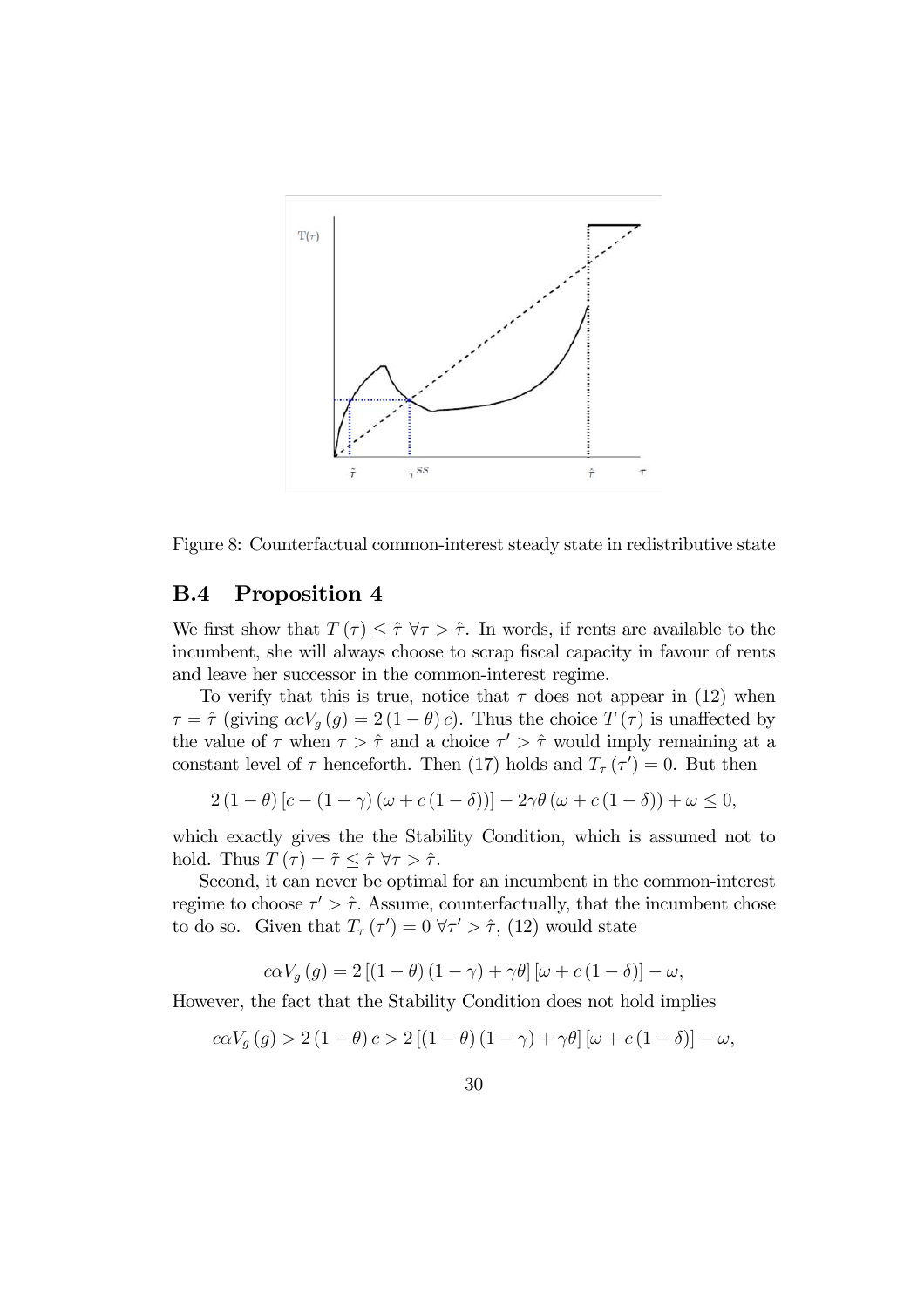with the first inequality reflecting that the incumbent is in the common interest regime. Thus  $T(\tau) \leq \hat{\tau} \forall \tau \leq \hat{\tau}$ . As  $T(\tau)$  is above the 45-degree line in the common interest regime, for reasons put forth in the proof of Proposition 3, it must be that  $\hat{\tau}$  is a steady state. Moreover, another steady state in the common-interest regime is impossible for the reasons discussed in the same proof and we have seen above that no steady state exists in the redistributive regime.  $\hat{\tau}$  is therefore the unique steady state. This steady state is stable, as  $\tau$  converges to  $\hat{\tau}$  for any starting point  $\tau \leq \hat{\tau}$ . We have seen that when  $\tau > \hat{\tau}$ ,  $T(\tau) \leq \hat{\tau}$ , so that the steady state is reached when starting from any  $\tau > \hat{\tau}$  as well.

We now explore the topology of  $T(\tau)$ . We first show that  $T(\tau)$  is flat as we approach  $\hat{\tau}$  from the left. Consider the choice  $T(\hat{\tau} - \varepsilon) \in (\hat{\tau} - \varepsilon, \hat{\tau})$ . At this point g, g' and g'' are arbitrarily close to each other and  $\alpha v_g(g)$  is arbitrarily close to  $2(1 - \theta)$ . Then (13) can be rewritten as

$$
\tilde{\varepsilon} = [1 - (1 - 2\gamma) T_{\tau} (\tau')] [2 (1 - \theta) (\omega + c (1 - \delta)) - \omega - 2 (1 - \theta) c] \tag{27}
$$

where  $\tilde{\varepsilon} \geq 0$  can be made arbitrarily close to zero, through the choice of  $\varepsilon$  (  $\lim_{\varepsilon\to 0} \tilde{\varepsilon} = 0$ . However, the violation of the Cohesiveness Condition implies

$$
2(1 - \theta)(\omega - c\delta) - \omega > 0.
$$

So unless  $(1-2\gamma)T_{\tau}(\tau')=1$ , (27) and therefore (13) must be violated for some  $\varepsilon$  close to zero. But as  $T(\tau)$  is above the 45-degree line and  $T(\tau) \leq \hat{\tau}$ in the common interest regime then  $\lim_{\varepsilon \to 0} T(\hat{\tau} - \varepsilon) \in [0,1)$ . As  $(1 - 2\gamma) \in$  $[-1, 1]$ , we must have  $T_{\tau}(\hat{\tau} - \varepsilon) = 0$ , for  $(1 - 2\gamma)T_{\tau}(\tau') = 1$  to hold. This demonstrates that  $T(\tau)$  is flat as  $\tau$  approaches  $\hat{\tau}$  from the left.

Next, we conjecture and verify that  $T(\tau) = \hat{\tau} \ \forall \tau > \hat{\tau}$ . Rewriting (13) with  $g' = g'' = \hat{g}$ , and taking into account that  $T_{\tau}(\hat{\tau})=0$  (we have seen that this is true of the derivative from the left, but we conjecture that it is true of the derivative from the right as well), gives

$$
2(1 - \theta)c = 2(1 - \theta) [\omega + c(1 - \delta)] - \omega.
$$

The right hand side of this equation always exceeds its left hand side, as the Cohesiveness Condition does not hold. But then the marginal value of higher state capacity always exceeds its cost, when an incumbent in the redistributive regime chooses to transition to the common interest regime. As the incumbent would like to accumulate a higher state capacity than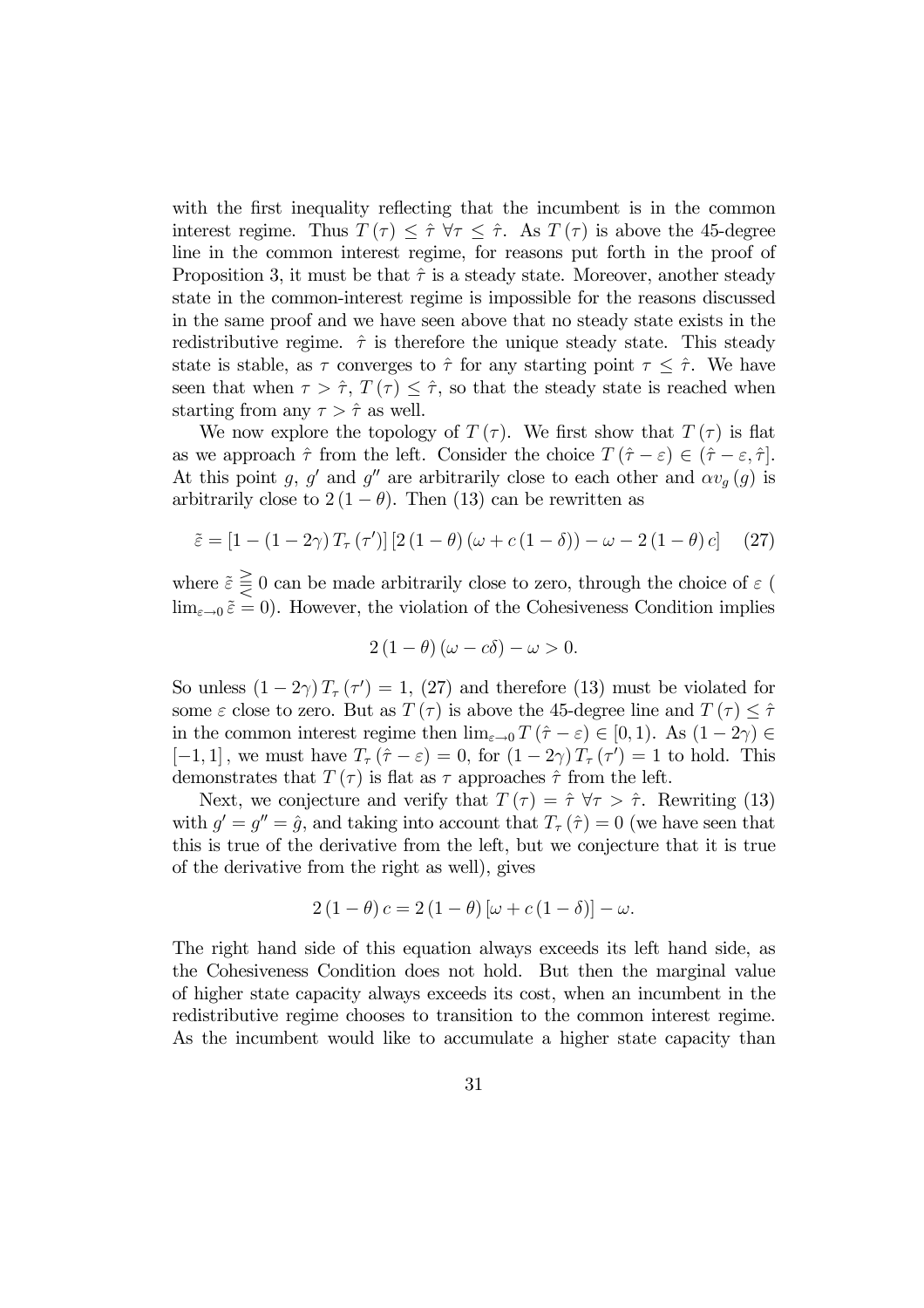any point in the common interest regime, and lower than any point in the redistributive regime, it must be the case that  $T(\tau) = \hat{\tau} \,\forall \tau > \hat{\tau}$ .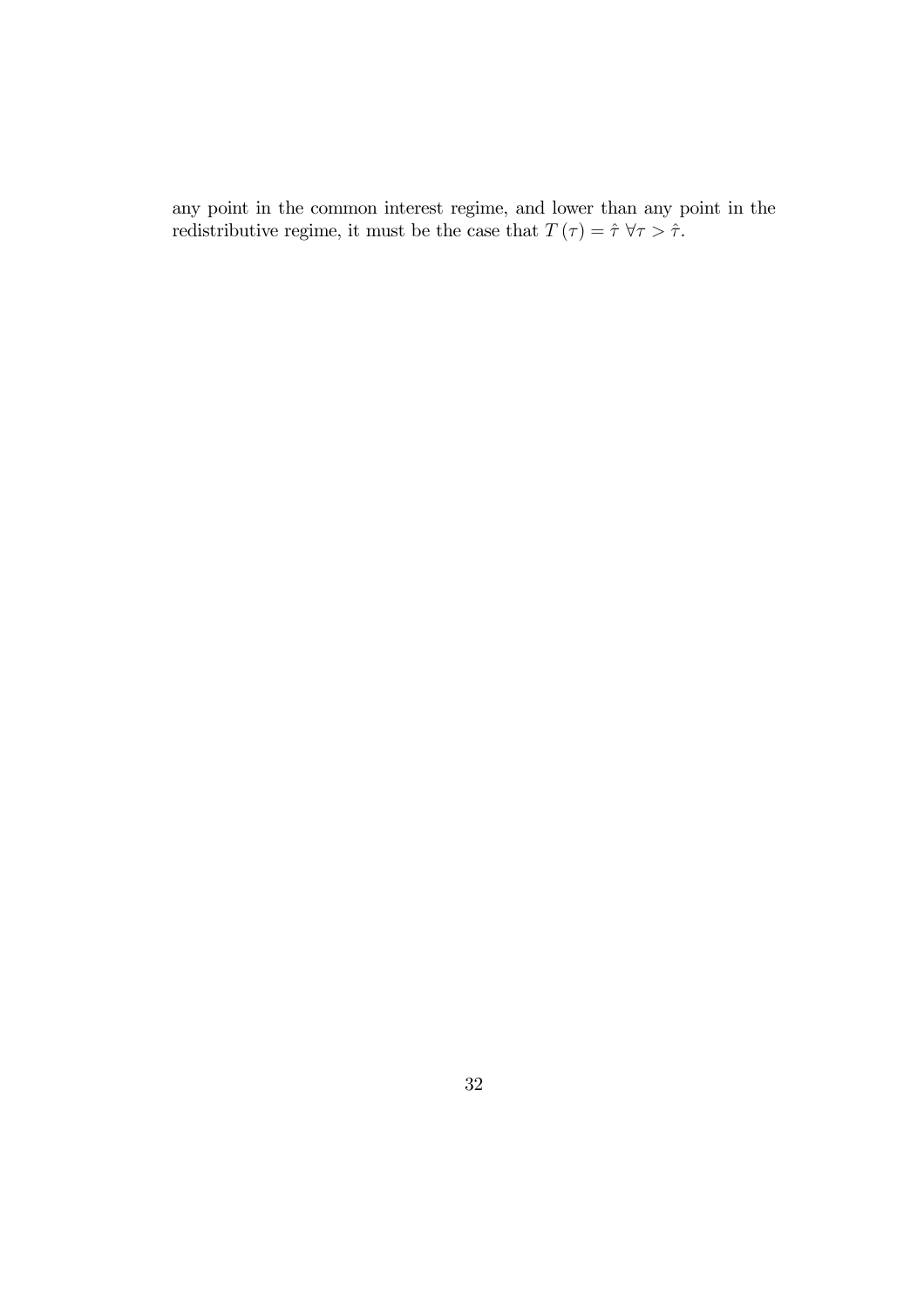## References

- [1] Acemoglu, Daron, 2003, "Why not a Political Coase Theorem?", Journal of Comparative Economics 31, 620-52.
- [2] Acemoglu, Daron, 2005, "Politics and Economics in Weak and Strong States", Journal of Monetary Economics 52, 1199-1226.
- [3] Acemoglu, Daron, Mikhail Golosov and Aleh Tsyvinski, 2008, "Political Economy of Mechanisms," Econometrica 76, 619-641.
- [4] Acemoglu, Daron, Mikhail Golosov and Aleh Tsyvinski, 2009, "Power Fluctuations and Political Economy," NBER Working Paper 15400.
- [5] Aghion, Philippe and Patrick Bolton, 1990, "Government Debt and the Risk of Default: A Politico-Economic Model of the Strategic Role of Debt," in Rudiger Dornbusch and Mario Draghi (eds.), Public Debt Management: Theory and History, Cambridge University Press.
- [6] Alesina, Alberto and Guido Tabellini, 1990, "A positive theory of fiscal deficits and government debt," Review of Economic Studies 57, 403-14.
- [7] Azzimonti, Marina, 2009, "Barriers to Investment in Polarized Societies," working paper.
- [8] Battaglini, Marco and Stephen Coate, 2008, "Inefficiency in Legislative Policy-Making: A Dynamic Analysis," American Economic Review 97, 118—149.
- [9] Battaglini, Marco and Stephen Coate, 2008, "A Dynamic Theory of Public Spending, Taxation, and Debt," American Economic Review 98, 201—236.
- [10] Besley, Timothy and Stephen Coate, 1998, "Sources of Inefficiency in a Representative Democracy: A Dynamic Analysis," American Economic Review 88, 139-56.
- [11] Besley, Timothy and Torsten Persson, 2009, "The Origins of State Capacity: Property Rights, Taxation and Politics", American Economic Review 99, 1218-1244.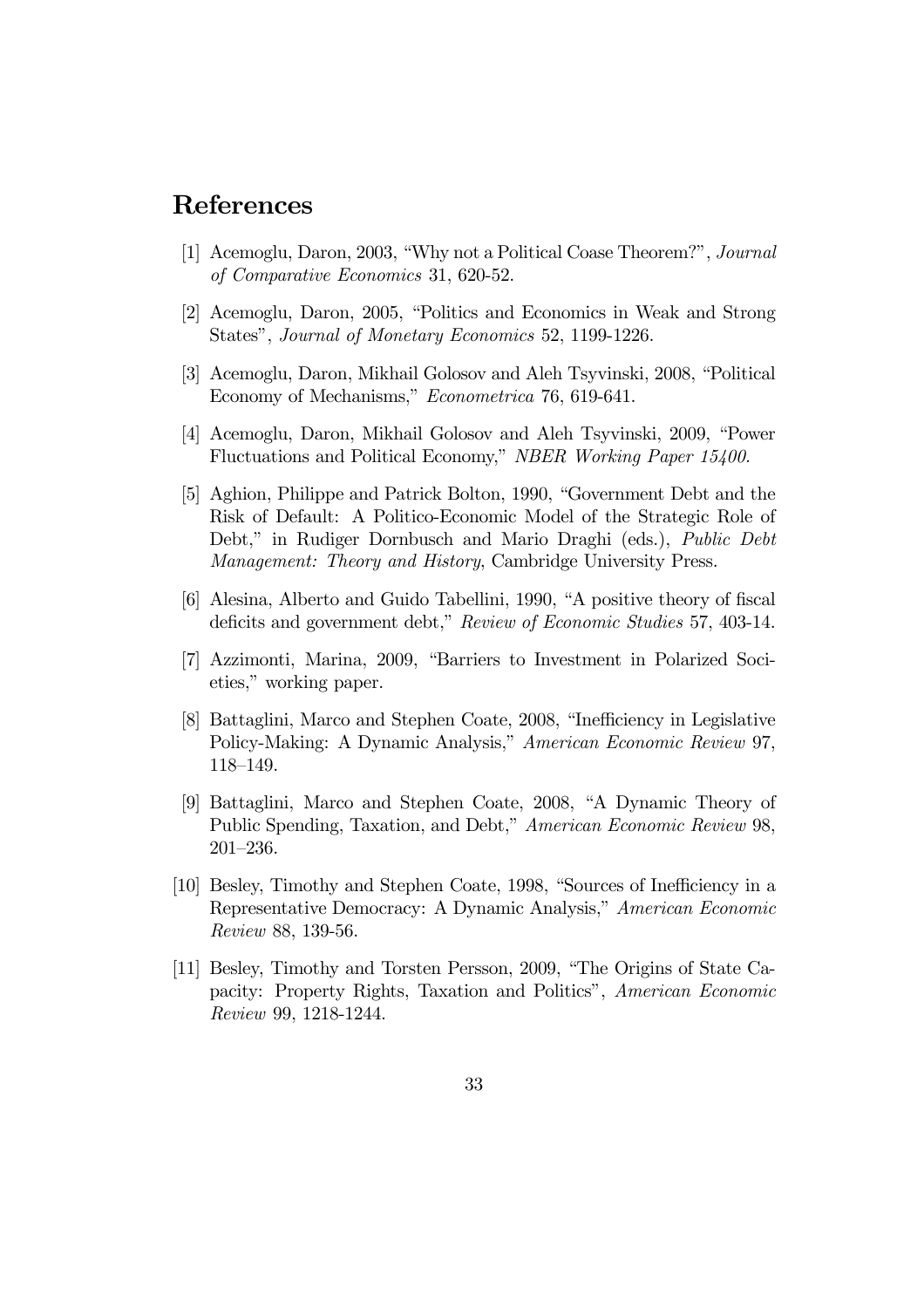- [12] Besley, Timothy and Torsten Persson, 2010, "State Capacity, Conflict and Development", Econometrica 78, 1-34.
- [13] Brewer, John, 1989, The Sinews of Power: War, Money and the English State, 1688-1783, Knopf.
- [14] Centano, Miguel A, 1997, "Blood and Debt: War and Taxation in Latin America," American Journal of Sociology 102, 1565-1605.
- [15] Golosov, Mikhail, Aleh Tsyvinski and Ivan Werning, 2006, "New Dynamic Public Finance: A User's Guide," NBER Macroeconomics Annual, MIT Press.
- [16] Herbst, Jeffrey I., 2000, States and Power in Africa: Comparative Lessons in Authority and Control, Princeton University Press.
- [17] Hoffman, Philip T., and Jean-Laurent Rosenthal, 1997, "Political Economy of Warfare and Taxation in Early Modern Europe: Historical Lessons for Economic Development," in Drobak, John N. and John V.C. Nye, (eds)., The Frontiers of the New Institutional Economics, Academic Press.
- [18] Krusell, Per, Vincenco Quadrini and Jose-Victor Rios-Rull, 1996, "Are Consumption Taxes Really Better than Income Taxes", Journal of Monetary Economics 37, 475-503.
- [19] Lagunoff, Roger and J. Bai, 2010, "On the 'Faustian' Dynamics of Policy and Political Power," Review of Economic Studies, forthcoming.
- [20] Maddison, Angus, 2001, The World Economy A Millennial Perspective, OECD Development Centre.
- [21] Migdal, Joel S., 1988, Strong Societies and Weak States: State-Society Relations and State Capabilities in the Third World, Princeton University Press.
- [22] Milesi-Ferretti, Gian-Maria and Enrico Spolaore, 1994, "How Cynical Can an Incumbent Be? Strategic Policy in a Model of Government Spending, " Journal of Public Economics 55, 121-40.